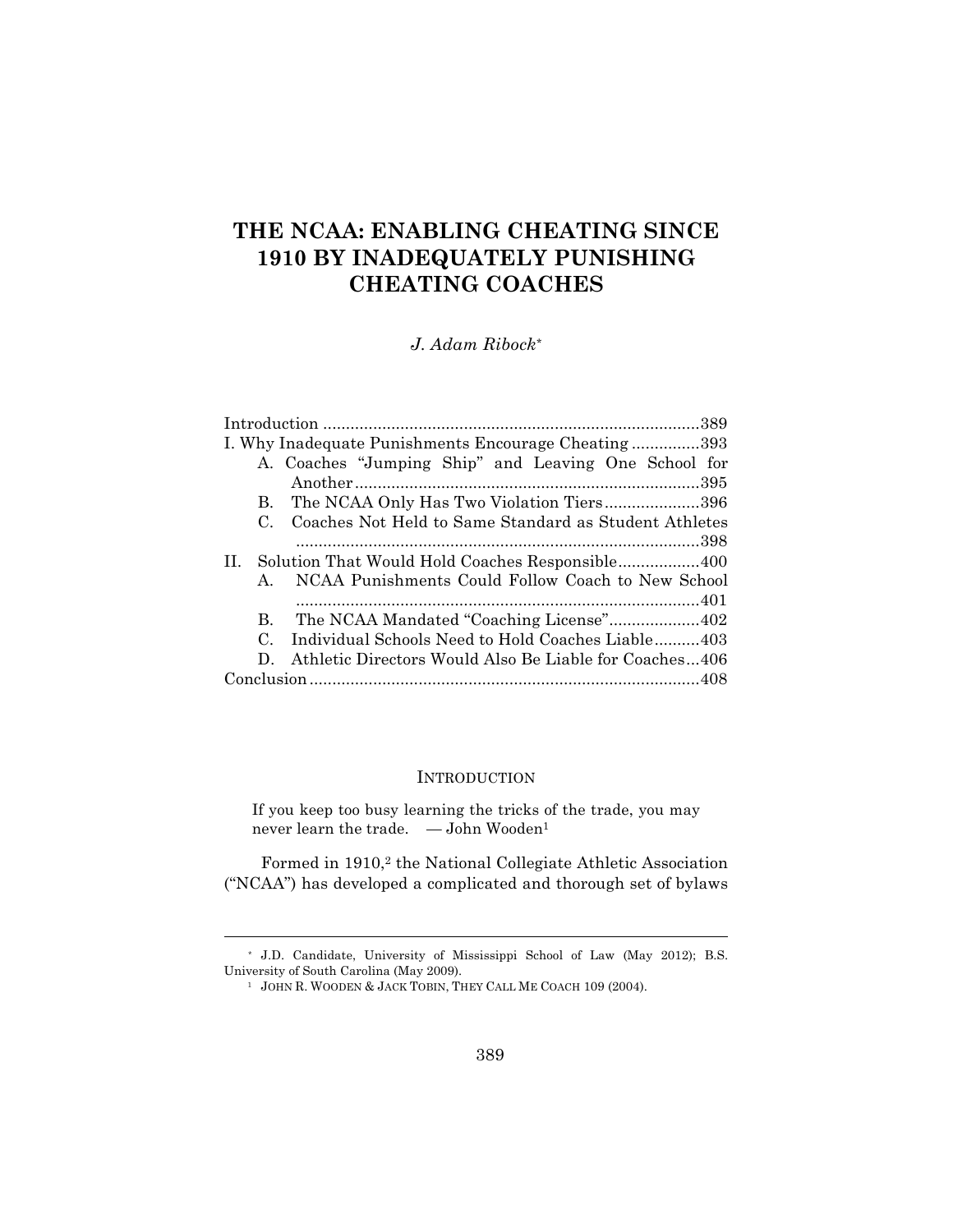over the past century, in an effort to regulate Division I intercollegiate athletics. Printed in a 444-page manual, these often-criticized bylaws are problematic both for their technical nature and inherent ambiguity.3 Rather than attack the bylaws themselves, however, this paper takes issue with the NCAA's failure to enforce the bylaws effectively in many cases when a head coach has violated such bylaws. Further, it advocates for the adoption of new bylaws directed towards the behavior of coaches designed to reduce the amount of cheating by coaches in collegiate athletics.4

With the growing media "race" to be the first to report major college athletic program scandals, college athletics are under a microscope as never before.5 And this increased scrutiny has resulted in an unprecedented year of scandals in 2011.6

The allegations surrounding Cam Newton tarnished Auburn's 2011 BCS Championship.7 Connecticut won the 2011

<sup>3</sup> 2010-2011 NCAA DIVISION I MANUAL, NCAApublications.com, (2010), *available at* http://www.ncaapublications.com/productdownloads/D111.pdf.

 $7$  The NCAA cleared Auburn of any wrongdoing in the recruitment of Cam Newton, but the NCAA did acknowledge Cam's father asked for money in order for

<sup>2</sup> *NCAA History*, NCAA.org, http://ncaa.org/wps/wcm/connect/public/ncaa/about+ the+ncaa/who+we+are/about+the+ncaa+history. Because of the rugged nature of earlyday football, many college and universities tried to discontinue the sport. *Id*. "President Theodore Roosevelt summoned college athletics leaders to two White House conferences to encourage reforms." *Id*. "In early December 1905, Chancellor Henry M. MacCracken of New York University convened a meeting of 13 institutions to initiate changes in football playing rules." *Id*. "At a subsequent meeting, 62 colleges and universities became charter members of the Intercollegiate Athletic Association of the United States (IAAUS)." *Id*. "The IAAUS officially was constituted March 31, 1906, and took its present name, the NCAA, in 1910." *Id*.

<sup>4</sup> Overall, the NCAA is an exceptional organization that does wonderful things for amateur athletics, communities, and member institutions. Like any organization, however, the NCAA has areas where it can improve. This paper is intended to give suggestions where the NCAA can improve in one small area and not criticize the NCAA as a whole.

<sup>5</sup> Dan Wetzel, *Final Four marred by new UK, UCONN probes*, Yahoo Sports (Apr. 1, 2011, 9:13 EST), http://rivals.yahoo.com/ncaa/basketball/news?slug=dw-wetzel\_ final\_four\_marred\_ by\_ new\_probes\_into\_uk\_uconn\_040111. "Cheating is not new; it just seems the curtain is being peeled back more often." *Id*.

<sup>6</sup> Terence Moore, *The epidemic of college football scandals*, CNN (Aug. 19, 2011, 3:07 p.m. EST), http://www.cnn.com/2011/US/08/18/epidemic.college.football.scandals/ index.html. "For a while, it [scandals in college athletics] happened only every few years or so. Now, there rarely is a month, week or day that passes without a big-time program in college football sprinting deep into scandal while daring the National Collegiate Athletic Association (NCAA) to tackle it." *Id.*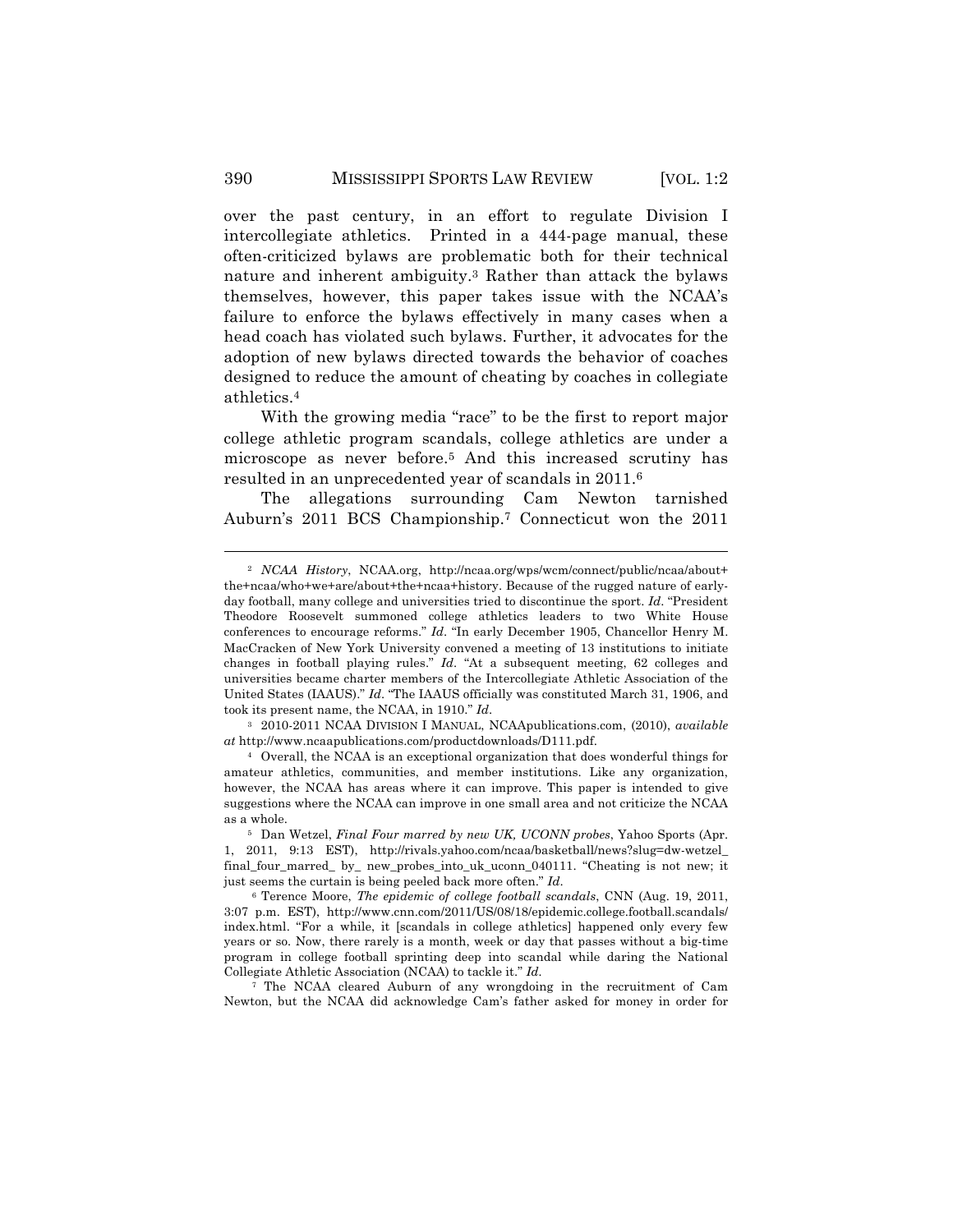men's NCAA basketball championship, led by a head coach guilty of NCAA violations but had his suspension delayed until the beginning of Big East Conference games during the 2011-2012 season.8 Last year, 2011, was the most tumultuous off-season college football has ever had, according to ESPN analyst Kirk Herbstreit.9 "I do mean, EVER, and I'm referring to the entire history of the sport.<sup>10"</sup>

At the heart of many of these scandals is the malfeasance of coaches.11 And yet, historically, the universities and the studentathletes tend to suffer most under the NCAA's infractions system, certainly more than head coaches.12 In light of the growing crisis

<sup>9</sup> Moore, *supra* note 6. The University of Miami, Ohio State University, Southern California, Auburn, North Carolina, Oregon, Tennessee, and Louisiana State University are just some of the other big-time college football programs that were in the news during 2011 for stuff other than blocking and tackling. *Id*. "Through it all, with NCAA enforcement people looking more powerless than Barney Fife from those old Andy Griffith sitcoms, there have been sordid tales involving automobiles, houses and even prostitutes. There have been recruiting violations -- gigantic ones -- of all shapes, sizes and situations. There have been cover-ups and alleged cover-ups, ranging from coaching staffs to the highest levels of universities." Id.  $^{10}$   $\mathit{Id}.$ 

 $11$  *Id.* "I [Herbstreit] just think the leadership groups  $-$  including coaches, people who care about the sport at the end of the day -- have got to come up with some ideas and brainstorming ways on how to police [the scandals and cheating]." *Id*.

<sup>12</sup> *See e.g.,* Maureen A. Weston, *NCAA Sanctions: Assigning Blame Where It Belongs*, 52 B.C. L. REV. 551 (2011); *Reggie Bush to Forfeit Heisman,* ESPNLosAngeles,

Cam to play at Mississippi State University. Pete Thamel, *Auburn Is Cleared in Investigation Into Newton*, N.Y. TIMES, Oct. 12, 2011, http://www.nytimes.com/2011/10/13/sports/ncaafootball/auburn-is-cleared-ininvestigation-into-cam-newtons-recruitment.html (the NCAA could not find any proof Auburn paid any money to Cam's father).

<sup>8</sup> *University of Connecticut Public Infractions Report* (NCAA, NCAA Comm. on Infractions, Indianapolis, IN.) Feb. 22, 2011. Instead of missing NCAA Tournament games, Jim Calhoun missed the first three Big East Conference games of the 2011- 2012 season. Eamonn Brennan, *Easy schedule for Calhoun's suspension*, ESPN College Basketball Nation Blog (Aug. 31, 2011). http://espn.go.com/blog/ collegebasketballnation/post/\_/id/34807/schedule-favorable-to-calhouns-suspension. During Calhoun's suspension, Connecticut played South Florida, St. John's, and Seton Hall. *Id.* Those three games were hardly the most compelling contests on UConn's schedule. *Id.* Any potential cheater thinking of bending the rules to land a top player would only feel emboldened to do so after seeing how well Calhoun's situation worked out. *Id*. Calhoun will still be on the bench for UConn's entire nonconference schedule and for every important Big East game. *Id*. The Huskies still landed one of the top prospects in the country for the 2011-2012 season. *Id*. If you didn't know better, you'd assume Connecticut was never found to have committed violations at all. *Id*. "Three games was always a slap on the wrist." *Id*. "*These* three games? A slap on the wrist would look medieval by comparison." *Id*.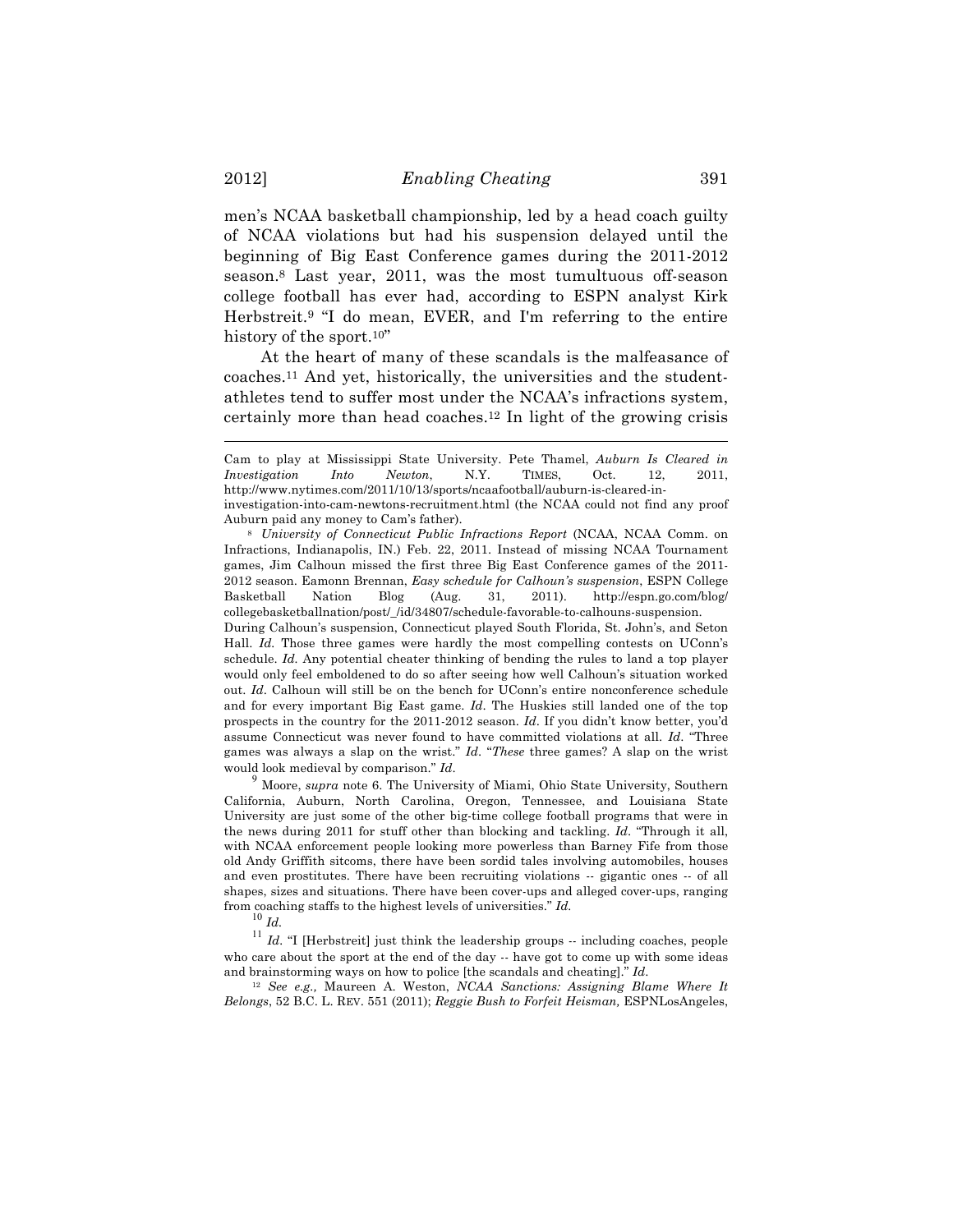of confidence in the sanctity of intercollegiate athletics, the NCAA desperately needs reform to curb the violations among college athletics programs.

As this article demonstrates, the discipline of coach behavior should be at the top of the reform agenda.13 Specifically, this paper argues that the failure of the NCAA to discipline coaches properly in the past created the environment that made the recent scandals more likely to occur, and as a result, the NCAA must reform its bylaws with respect to coaches, in their form and enforcement, to curtail such scandals in the future.14

Part I of this paper discusses the problem of widespread cheating among college coaches, and links this phenomenon to the NCAA's history of handing down inadequate punishments to college coaches. In particular, cheating among coaches remains prevalent because the coaches are allowed to "jump ship" during an NCAA investigation and leave to coach at a new school.

Part II assesses potential options available to the NCAA to curb the rampant cheating among college coaches. The NCAA could adequately punish the coaches if the punishment for violations at the coach's former school followed them to their new school. The NCAA could also require its member institutions to only hire "licensed coaches" who have taken required courses on the NCAA bylaws.15 Coaches who violate NCAA bylaws would also be liable to the university who employed them if sanctions are administered against the university. Athletic directors who

http://sports.espn.go.com/los-angeles/ncf/news/story?id=5572827. Lane Kiffin, head football coach at Southern California, who left the University of Tennessee after committing violations, stated in reference to the NCAA penalties at USC, "[the penalties] have nothing to do with this team … [or] the direction of the program… that's the past; obviously we're suffering from it." *Id*.

<sup>13</sup> Gene Wojciechowski, *Time to replace or overhaul the NCAA*, ESPN.com (Apr. 21, 2011), http://m.espn.go.com/wireless/story?storyId=6381765. ("[t]he undertow of recruiting scandals, betting scandals, one-and-dones, academic hypocrisy, quick-fix prep schools, demigod coaches, weenie university presidents, bottom-line athletic directors…has pulled the NCAA under. Its arm floaties aren't enough to keep it above water. Seriously, has there been a more depressing time in college athletics than the last five years? Check that; the last five months?"). *Id.* 

<sup>14</sup> It is worth noting that the focus of this paper is Division I athletics, primarily basketball and football; however, its conclusions also apply to all intercollegiate sports within each division.<br><sup>15</sup> These courses would be more in-depth and more strenuous than the annual test

coaches must take under current conference and NCAA rules.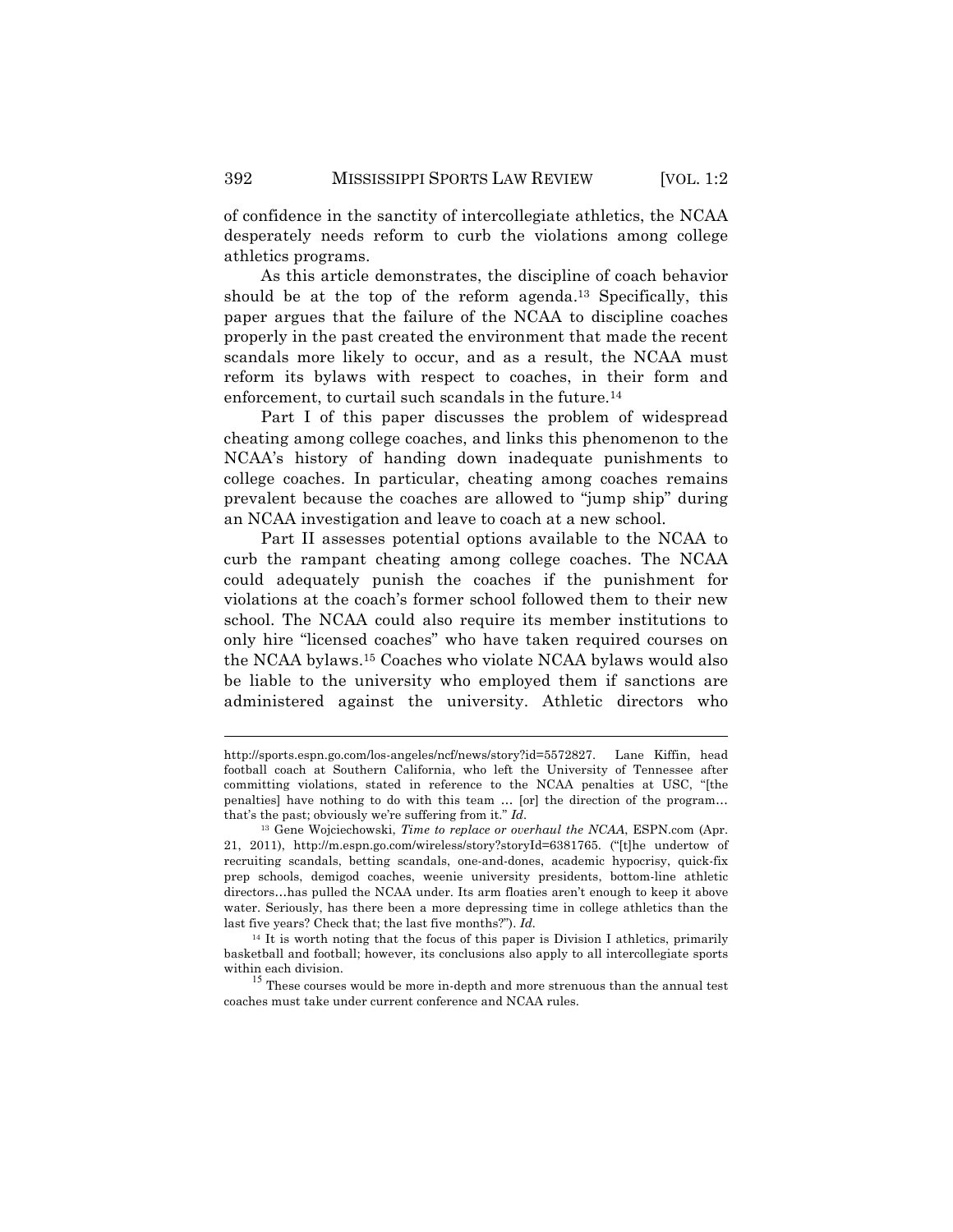employ a coach who is found guilty of cheating would also be liable for the coach's actions under the proposed solution to the current problem of cheating among coaches in the NCAA.

The NCAA has a decision to make when it comes to punishing coaches. The NCAA can continue its free fall towards irrelevance and allow coaches to learn the tricks of the trade and get around the vague rules, or "it can grow a set."16 The NCAA does not scare any coaches, evident by the rampant cheating in college sports.17

#### I. WHY INADEQUATE PUNISHMENTS ENCOURAGE CHEATING

Almost every coach faces situations in which players violate team rules. Some coaches, however, may not want to punish the player for a violation of team rules because the cost of disciplining may be too great. This is particularly true where the player is the star of the team, or an important game is on the horizon. The coach will nonetheless punish the player most of the time in order to set an example for the other players on the team and deter future violations.

Despite its enforcement efforts, the NCAA has not punished coaches in this way. The NCAA thought it set the example for every institution that violates the NCAA bylaws when it punished Southern Methodist University (SMU) with the "death penalty."18 The situation at SMU, however, did not provide the necessary forum for the NCAA to send a message to coaches who violate

<sup>16</sup> Wojciechowski, *supra* note 13.

<sup>&</sup>lt;sup>17</sup> *Id.* "I spoke . . . with a longtime head basketball coach from a major conference. He said the level of cheating, [and] the cutting of ethical and moral corners . . . has never been worse. 'You wouldn't believe it,' he said." *Id.*

<sup>18</sup> Glossary of Terms, NCAA.org, http://www.ncaa.org/wps/wcm/connect/public/ NCAA/Issues/Enforcement/Rules+Enforcement+glossary+of+terms. The 'death penalty' is a phrase used by media to describe the most serious NCAA penalties possible. *Id*. It is not a formal NCAA term. *Id*. It applies only to repeat violators and can include eliminating the involved sport for at least one year, the elimination of athletics aid in that sport for two years, and the school relinquishing its Association voting privileges for a four-year period. *Id*. A school is a repeat violator if a second major violation occurs within five years of the start date of the penalty from the first case. *Id*. The cases do not have to be in the same sport. *Id*. For more information on the violations that occurred at SMU, *See, e.g.,* Thaddeus D. Matula, *30 for 30 Pony Excess*, http://30for30.espn.com/film/pony-excess.html (detailing the events and people who caused SMU's death penalty).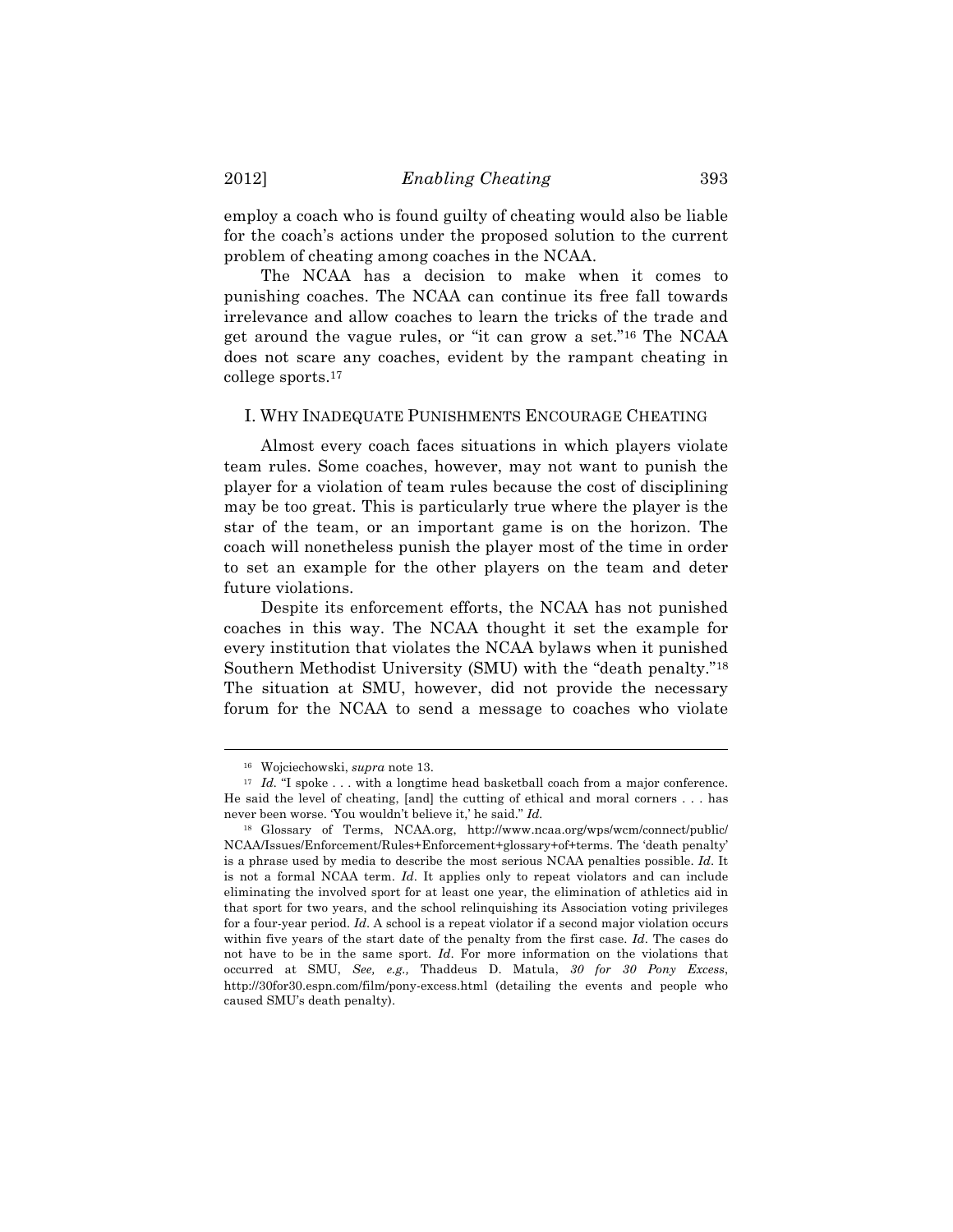NCAA bylaws. There should be stricter punishments for coaches who violate each bylaw, and not just punishments for outrageous and grievous violations such as those that occurred at SMU.19

The death penalty at SMU is an extreme example of the widespread cheating that goes on in college athletics; the principle, however, should be noted. If the NCAA does not punish coaches who violate the bylaws, they will continue to do all they can to win, even if that means violating rules. Coaches know the NCAA will not strictly punish them unless they lie to NCAA investigators or commit a major violation.20

<sup>&</sup>lt;sup>19</sup> The current sanction policies do not achieve the objectives of deterrence and punishment. *See* Weston, *supra* note 12, at 574; *See* Gene A. Marsh, *A Call for Dissent and Further Independence in the NCAA Infractions Process,* 26 CARDOZO ARTS & ENT. L.J. 695, 697 (2009) ("I question the deterrent effect of the penalties self-imposed by the institutions and those additional penalties imposed by the Committee."). "There's a boatload of people not affected at all [by the NCAA process]. They weigh what they stand to gain v. what they lose if they get caught and decide to go on and do what they do." *Id*.

<sup>20</sup> Mark Schlabach, *NCAA, schools come down hardest on lying about violation, ESPN.com* (Feb. 13, 2008), http://sports.espn.go.com/ncb/columns/story?columnist  $=$ schlabach mark $\&$ id=3244720. ("[h]onesty is one of the sacred qualities the NCAA expects of its athletes, coaches, and staff members, and recent history shows the NCAA disciplines those people who don't tell the truth more severely than those who do."); *See, e.g.*, Pat Forde, *Head coaches can't escape accountability*, ESPN College Basketball Nation Blog (Feb. 22, 2011), http://espn.go.com/blog/ collegebasketballnation/post/\_/id/23883/the-cult-of-the-head-coach-slowly-dying. (providing examples of the "ridiculous dodge" coaches use to not face consequences if get caught cheating). *Id*. If caught, assistant coaches would be punished or fired and head coaches would get letters of reprimand and other empty verbiage. *Id*. The old way of protecting the head coach at all cost is slowly changing and penalties assessed are incremental proof that "Cult of the Head Coach" isn't the ivory tower it used to be. *Id*. In the past year, the NCAA has come down hard on two coaches, Bruce Pearl and Jim Tressel, but these coaches were punished severely because Pearl lied to NCAA investigators and Tressel did not report known violations to the NCAA. Marlen Garcia, *NCAA gives ex-Tennessee coach Bruce Pearl heavy penalty,* USAtoday.com (Aug. 24, 2011), http://content.usatoday.com/communities/campusrivalry/post/2011/08/ncaagivesex-tennessee-coach-bruce-pearl-/1 (Bruce Pearl was given a three-year show-cause penalty and assistants Tony Jones, Jason Shay, and Steve Forbes received one-year show-cause penalties. Tennessee Athletic Director Mike Hamilton resigned due to the violations); Mark Schlabach, *NCAA sends message to Ohio State*, ESPN.com (Dec. 20, 2011) http://espn.go.com/college-football/story/\_/id/7373708/ncaa-sends-messagesanctions-ohio-state-buckeyes ("The NCAA hit Tressel with a five-year show-cause penalty, under which any school that wants to hire him must submit a report to the NCAA detailing why it needs to employ him and how it would monitor him to ensure he doesn't cheat again. Any school hiring Tressel during the five-year period would be subject to more severe sanctions if he cheats again.").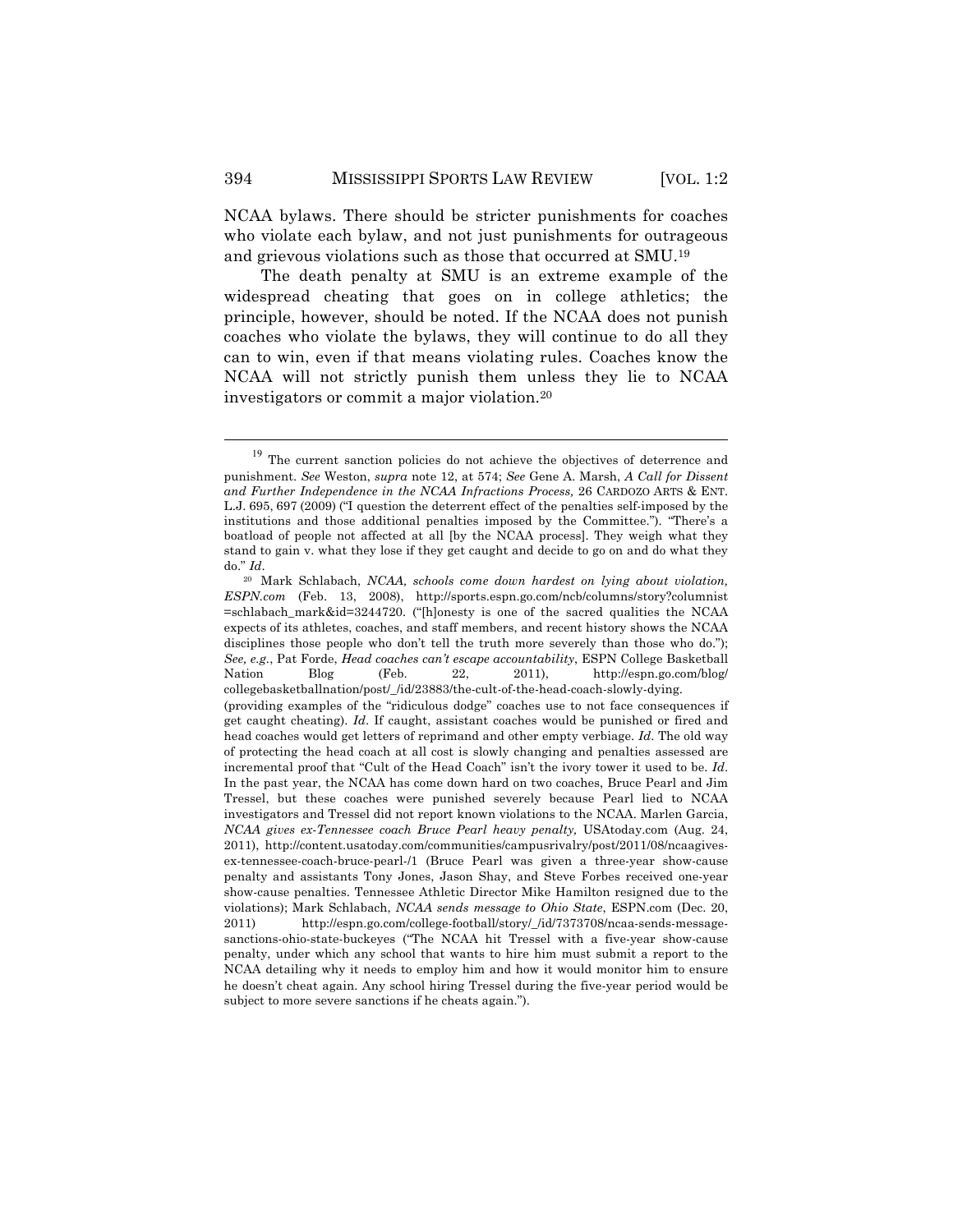# *A. Coaches "Jumping Ship" and Leaving One School for Another*

Most penalties assessed by the NCAA for violations apply to the schools rather than to the coaches. The NCAA does possess, however, sufficient authority to punish coaches, before or after the coach leaves.21 The problem is that, historically, the NCAA has not punished coaches after they leave, so coaches often choose to leave once an investigation begins. By the time that the NCAA sanctions the institution, the coach has escaped to a new position. While "innocent" student-athletes at the old institution receive the adverse consequences of the NCAA sanction, the coach has no punishment for his role in the NCAA violation.

The list of coaches who left one school for another school, or a professional league, while the previous school endured NCAA penalties, is lengthy.22 Part of why the schools have to suffer for

<sup>21</sup> 2011 NCAA Division I Manual, *supra* note 3, Bylaw 19.02.1, at 319. A showcause order requires a member institution to demonstrate why it should not be subject to a penalty (or additional penalty) for not taking appropriate action against an institutional staff member or representative of the institution's athletics interests identified by the committee as having been involved in a violation of NCAA regulations that has been found by the committee. *Id*.

<sup>22</sup> *See, e.g.,* Noah A. Winkeller, *Do You Really Wanna Love Me Forever? Oh, Oh, or Am I Caught in a Hit and Run? The Problem of College Coaches Switching Schools in Order to Avoid NCAA Penalties*, 8 WILLAMETTE L. REV. 39 (2011) (Jim Harrick, John Calipari, Lane Kiffin, etc.). Kelvin Sampson was able to leave Oklahoma while Oklahoma was under NCAA investigation and yet was hired by the University of Indiana with a substantial pay raise. *See NCAA lists 5 major violations; IU AD 'profoundly disappointed'*, ESPN, http://sports.espn.go.com/ncb/news/story?id=3243793. Pete Carroll left Southern California under a cloud of a NCAA investigation and was hired by the Seattle Seahawks. Pat Forde, *Future uncertain for USC football, hoops,*  ESPN (Jan. 11, 2010), http://sports.espn.go.com/ncf/columns/story? columnist=forde\_pat&id=4815412. Jim Tressel resigned from Ohio State amid a scandal involving the football team, and less than three months later was hired by the NFL's Indianapolis Colts. Doug Farrar, *Colts hire Jim Tressel as 'gameday consultant', but where's his suspension?*, Yahoo! Sports (Sep. 02, 2011), http://sports.yahoo.com/nfl/blog/shutdown\_corner/post/colts-hire-jim-tressel-asgameday-consultant-but-wheres-his-suspension?urn=nfl,wp6368. While the USC football and basketball programs were hammered by the NCAA with an assortment of postseason bans and vacated wins, new UTEP basketball coach Tim Floyd escaped with little more than a bit of embarrassment for his role in the saga. Iliana Limón, *UTEP basketball coach Tim Floyd dodges big NCAA bullet while rest of USC program takes a hit,* Orlando Sentinel (June, 11, 2010), http://blogs.orlandosentinel.com/sports\_college\_ucf/2010/06/utep-basketball-coach-timfloyd-dodges-big-ncaa-bullet-while-rest-of-usc-program-takes-a-hit.html.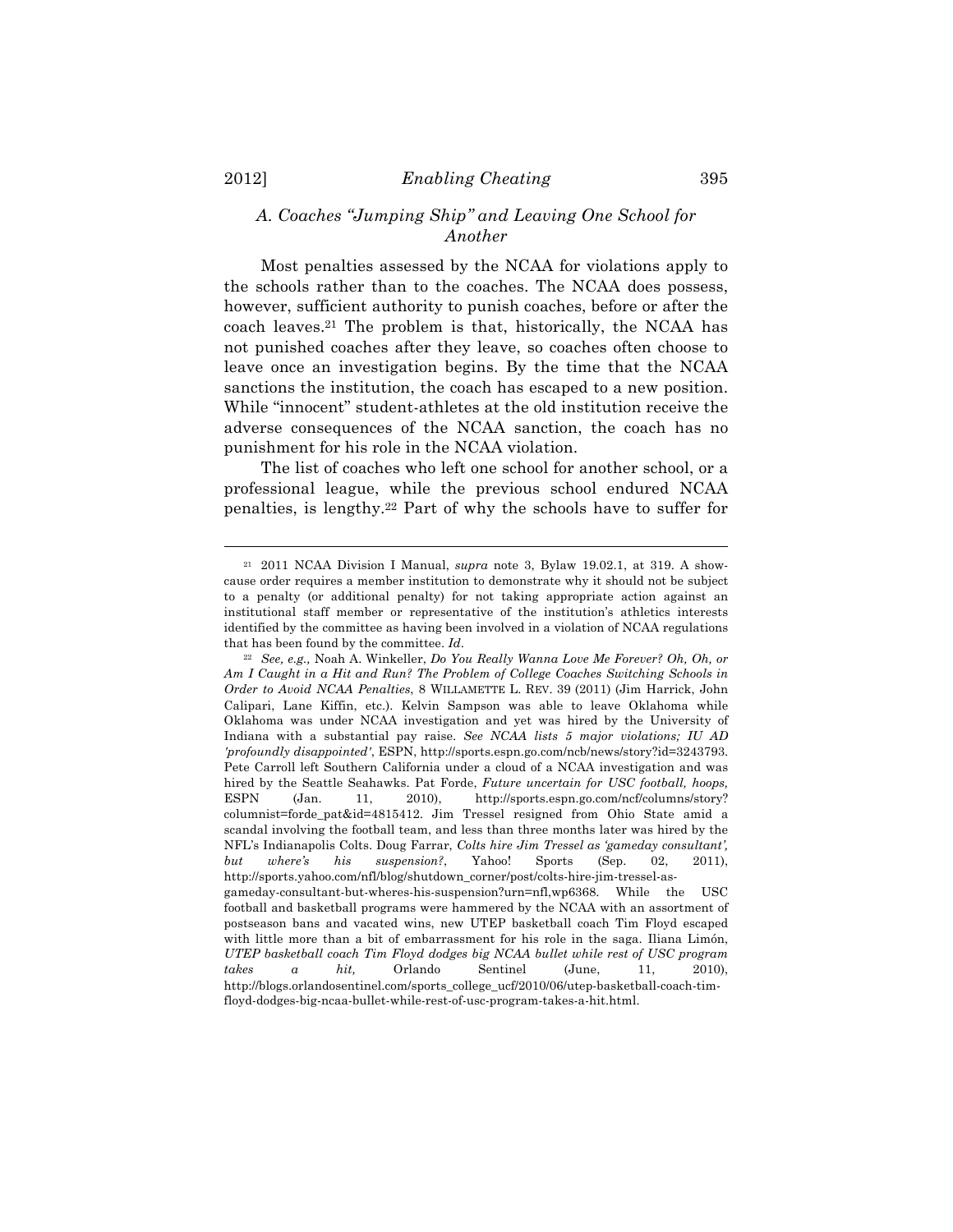violations committed by a previous coach no longer employed by the school is because of the NCAA's inability to monitor all the programs and enforce the bylaws within a reasonable time after the violations are discovered.23

It would not be unprecedented for the NCAA to punish a coach once he has left, but the infrequency of the punishments is the reason why no coach thinks twice when leaving the school behind after knowingly violating bylaws.24 Although the NCAA lacks efficiency in discovering and punishing coaches' violations, this is not the sole cause of the problem. As explained below, the NCAA typically does not want to punish a coach for "minor" or secondary violations.

## *B. The NCAA Only Has Two Violation Tiers*

The current bylaws of the NCAA have punishments for secondary violations and major violations.<sup>25</sup> This "enforcement

<sup>23</sup> Wojciechowski, *supra* note 13 (explaining that the NCAA is in charge of monitoring 345 Division I basketball programs and 120 Football Bowl Subdivision programs and the NCAA is reactive to alleged infractions). Often the NCAA does not punish the schools for violations until four years or later of the actual violation occurring. *See, e.g.,* Mathew M. Keegan, *Due Process and the NCAA: Are Innocent Student-Athletes Afforded Adequate Protection From Improper Sanctions? A Call for Change in the NCAA Enforcement Procedures*, 25 N.Ill. U. L. Rev. 297 (2005) (The University of Michigan men's basketball team was sanctioned in 2003 for violations that occurred between 1992-1999).

<sup>24</sup> Warren K. Zola, *Traveling Violations*, SPORTS LAW BLOG (Feb. 24, 2011), http://sports-law.blogspot.com/search?q=traveling+violations.

<sup>25</sup> 2011 NCAA Division I Manual, *supra* note 3; An NCAA group working on enforcement recommended the adoption of an expanded, four-level violation structure for infractions during the 2012 NCAA Convention held in January. NCAA Recommends Violation Structure: New structure will adopt a four-levels of violations for infractions, NCAA.com (Jan. 13, 2012), http://www.ncaa.com/news/ ncaa/article/2012-01-13/ncaa-recommends-violation-structure. (The working group's report is preliminary, however, and the group is still working through some of the details). Julie Roe Lach, NCAA's vice president of enforcement, said the idea with the four-level violation structure is more flexibility and predictability. *Id*. The four levels would be: minor or technical issues that do not rise to the level of a serious violation, those violations currently categorized as secondary violations, serious, and most egregious. *Id*. The report described a need to more strongly punish those that deliberately violate NCAA rules as part of a risk-reward analysis and will try to accomplish this through penalties that hold coaches more accountable. *Id*. Lach agrees that the NCAA has too long allowed coaches to get away with cheating, "there seems to be a general loss of integrity in upholding the rules." *Id*. Lach, however, does not admit the changes are proposed because of the rampant cheating that has been going on, "this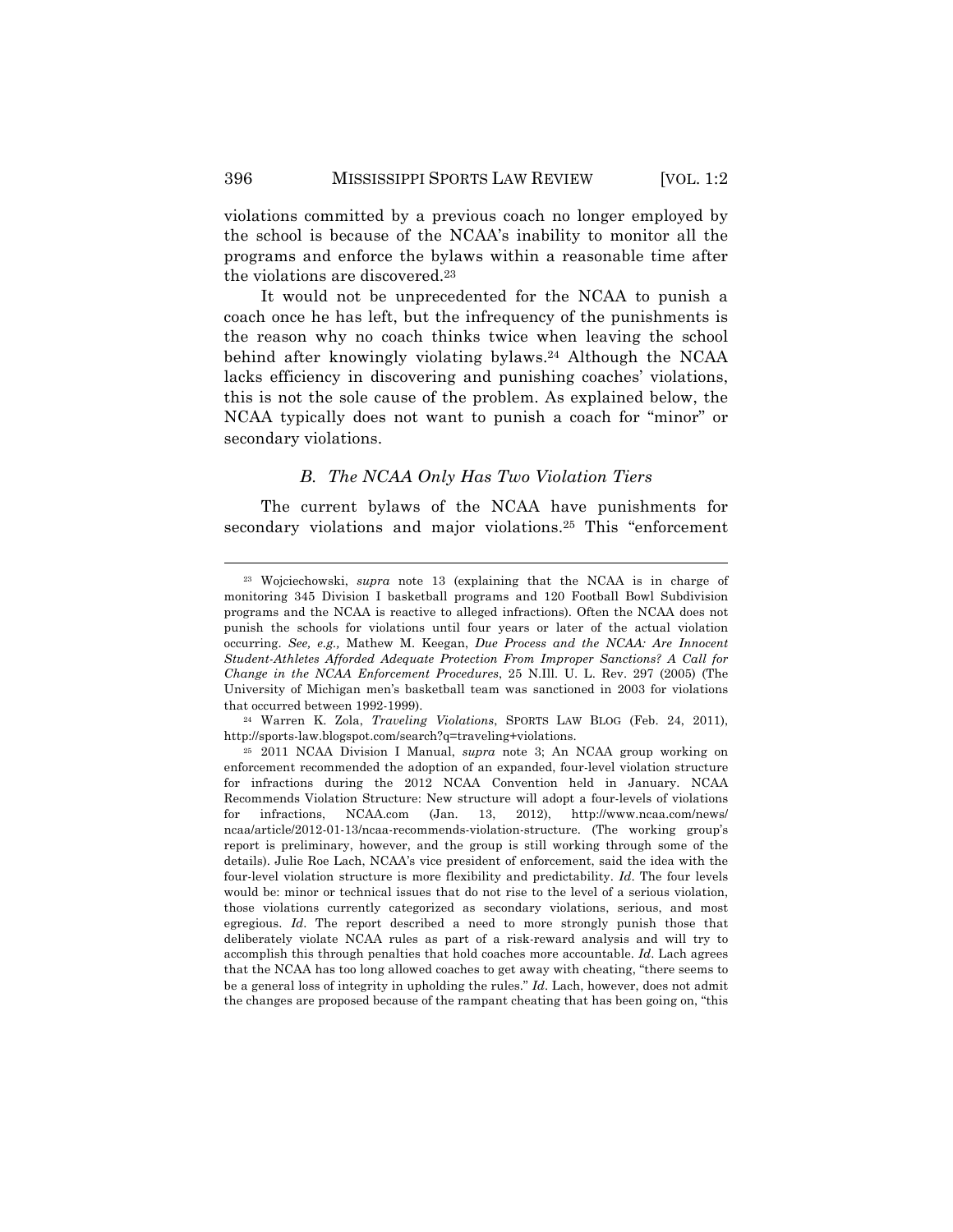gap" allows most coaches to violate the bylaws and not be punished at a new school as long as his conduct is not sufficiently egregious or constitutes lying to NCAA investigators in an attempt to hide violations.26 With the two-tier violation scale the NCAA implements, coaches can commit multiple secondary or "minor" violations, which help them recruit the best players and spend more time with their current players, among other advantages, without having the NCAA bring any severe punishments down on them if they are caught.27

The NCAA is left with no middle ground to punish coaches who do not commit serious violations or blatantly lie to NCAA investigators but do commit violations which deserve a harsher penalty than a normal secondary violation would warrant.

"We have them at polar extremes, secondaries and majors," NCAA President Emmert said. "And we may well need something in between. If you are going to use a criminal metaphor…you might say misdemeanors and felonies, but we don't have gross misdemeanors in the middle."28

Salaries of Division I coaches are at an all-time high, and show no sign of decreasing.29 The pressure to win, and win big at

isn't a reactive move, it's the right thing to do". *Id*. NCAA President Mark Emmert is seeking a multi-tiered penalty structure that imposes tougher sanctions against programs with the most *egregious* rules violations. Top Issues at the 2012 NCAA Convention, http://www.washingtonpost.com/sports/colleges/top-issues-at-the-2012 ncaa-convention/2012/01/10/gIQApS55oP\_story.html (Jan. 10, 2012). This new model, a step in the right direction, still ignores the coaches who don't commit egregious violations but still commit multiple violations to give their team an advantage. The NCAA board does not expect to take any action on the violation structure until later in 2012, again slowing down the process and showing the inefficiencies of the NCAA. *Id*.

<sup>26</sup> Winkeller, *supra* note 22, at 43.

<sup>27</sup> *University of Connecticut Public Infractions Report, supra* note 8, at 25 (showing that although Jim Calhoun committed multiple secondary violations, he was only suspended the first three conference games of next season, regardless of where he is coaching, due in large part to his failure to promote atmosphere of compliance).

<sup>28</sup> Jenny Dial, *NCAA walks fine line on fairness*, Houston Chronicle (Apr. 1, 2011), http://www.chron.com/disp/story.mpl/sports/bk/bkc/men/7501351.html.

<sup>29</sup> Calipari Accepts Kentucky's Offer, http://nbcsports.msnbc.com/id/29956570/ (Mar.31, 2009) (detailing that John Calipari is the highest paid college basketball coach ever). In the six conferences with automatic Bowl Championship Series bids, the average salary for football coaches in 2011 was \$2.1 million, a jump of 52% from 2006 salaries. Erik Brady et al., *Salaries for college football coaches back on the rise*, http://www.usatoday.com/sports/college/football/story/2011-11-17/cover-college-footballcoaches-salaries-rise/51242232/1.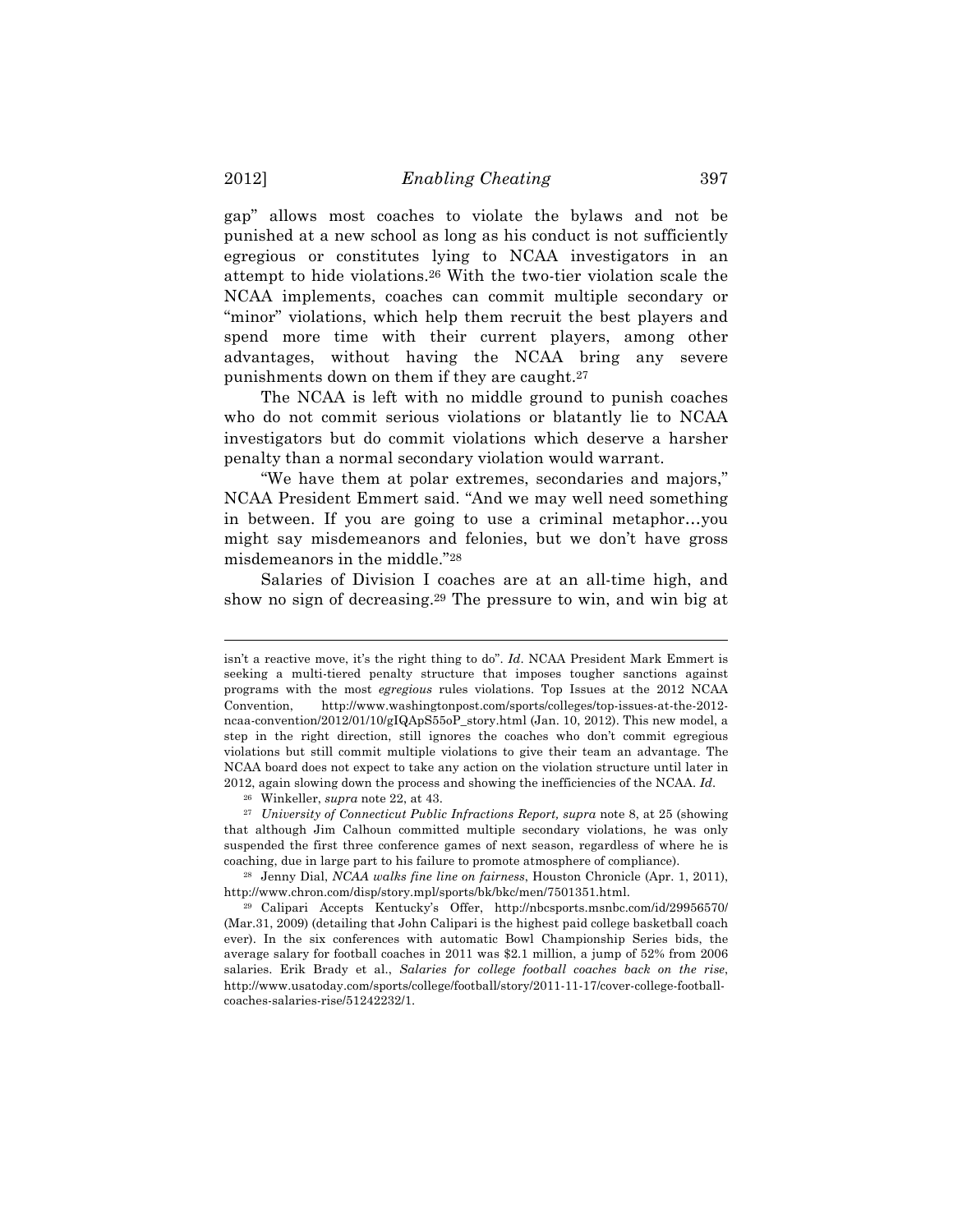# 398 MISSISSIPPI SPORTS LAW REVIEW [VOL. 1:2

the major level, makes even the strongest-willed coaches fall into the trap of thinking, "just this one time I will bend the rules slightly, I will not get caught, or it is not a big deal because the rule is vague." The outrageous salaries of coaches lead to the idea that an NCAA compliance officer may have the toughest job in college sports.30 With stricter penalties for each violation of a bylaw, however, and not just a two-tiered system, coaches would *know* they cannot get away with cheating and still have a lucrative job.31

#### *C. Coaches Not Held to Same Standard as Student Athletes*

As soon as the NCAA determines a student-athlete has committed a violation, it punishes him and often deems him immediately ineligible for NCAA purposes.32 This is in stark

<sup>30</sup> Weston, *supra* note 12, at 575 (the head coach is in the best position to monitor the athletic program as well as to infuse ethical standards of compliance among the staff and players). "Money is power, and highly compensated head coaches have the power to enable, as well as to avoid, major violation in their programs." *Id*.

<sup>31</sup> *See supra* note 29. Calipari signed an eight-year, \$31.65 million deal plus incentives at the University of Kentucky, even though he had Final Fours at two different schools (Massachusetts and Memphis) vacated due to violations while he was the head coach. *Id*.; Wetzel, *supra* note 5.

<sup>32</sup> Jamar Samuels was forced to sit out Kansas State's third-round game in the 2012 NCAA Basketball Tournament due to his receipt of money from his AAU coach. *See,* Nicole Auerbach, *K-State: Samuels ineligible due to receipt found in trash*, USAToday, Mar. 27, 2012, http://content.usatoday.com/communities/campusrivalry/ post/2012/03/k-state-samuels-ineligible-due-to-receipt-found-in-trash/1#.T343Q0f9ySo. Samuels committed an NCAA violation; however he was suspended from the game by Kansas State officials out of fear of the NCAA vacating the result of the game if Samuels had played before he could repay the improper benefit he received. Coaches on the other hand, have the benefit of committing violations while they coach and waiting months, if not years, before the NCAA hands down a punishment. *See, e.g.* Joe Nocera, *N.C.A.A.'s Double Standard*, N.Y. TIMES, Apr. 8, 2011, http://www.nytimes.com/2011/04/09/opinion/09nocera.html (discussing how athletes are not allowed to "delay" their suspensions, with the exception being the Ohio State players and the "lucrative Sugar Bowl", and the NCAA bends over backward to accommodate marquee coaches). Although the NCAA does allow student-athletes to have legal representation during their investigatory hearings, most of the athletes cannot afford a lawyer and the school makes the athlete its sacrificial lamb to the NCAA. The coaches, however, have the money and resources to have a defense team prepare them for the NCAA and accompany them to the hearings. *See,* Joe Nocera, *N.C.A.A.'s 'Justice' System*, N.Y. TIMES, Jan. 6, 2012, http://www.nytimes.com/2012/01/07/opinion/nocera-ncaas-justice-system.html (telling the story of Devon Ramsay, a fullback at the University of North Carolina). Although Ramsay did not cheat on a sociology paper, "University officials were pressuring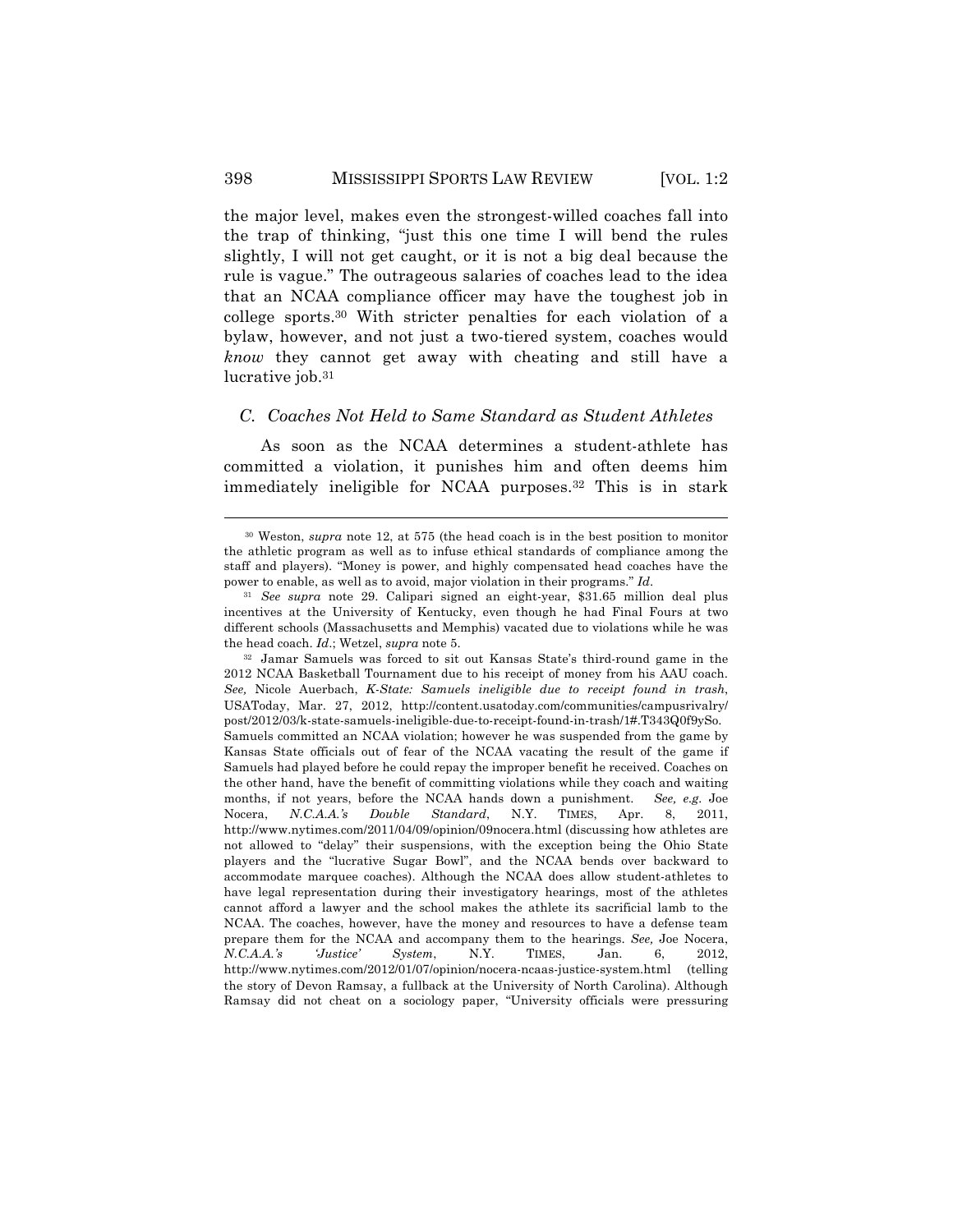contrast to the way the NCAA treats coaches, a problem admitted by NCAA President Emmert. He explained, *"*We [the NCAA] certainly want to uphold the standards for coaches*—*who are the teacher and the authority figure in that relationship*—*to at least the same standards that we hold our students.*"*33 The NCAA, however, has not yet adopted this approach.

For example, Jim Calhoun is a recent beneficiary of the NCAA's leniency to coaches. The NCAA sanctioned the head coach weeks before his team went on to win the National Championship.34 Calhoun was cited for "failing to create an atmosphere of compliance" because of the numerous violations his staff committed.35 The NCAA does not use the failure to create an atmosphere of compliance for isolated incidents of unintentional cheating; Calhoun and his staff cheated multiple times. The NCAA, however, let Calhoun continue to coach and, not surprisingly, deferred his suspension until the 2011-2012 season.<sup>36</sup>

In stark contrast to how the NCAA punished Calhoun are the cases of Jamar Samuels and Perry Jones III.37 Jones, far from the multimillionaire status of Calhoun, violated an NCAA rule when

Ramsay to admit wrongdoing. Such an admission, they said, was needed to sway the N.C.A.A." *Id*. Often the school tells the athletes what to do during the investigations and the "athletes are still kids, often naïve and overly trusting of their school." *Id*. "The fact that the N.C.A.A. is willing to destroy an athlete's career without even a nod to a fundamental right like due process is simply wrong. It needs to change." *Id*.

<sup>33</sup> Posting of Mike DeCourcy to AOL Sporting News Blog, http://aol.sportingnews.com/ncaa-basketball/story/2010-12-15/ncaa-chief-hold-coachesto-higher-standards (Dec. 15, 2010). Although Emmert said this in December, the NCAA did not follow this standard in subsequent punishments handed down. Emmert did not dispute the notion that a suspension from coaching in the NCAA tournament even if the coach's team is allowed to participate could serve as a form of punishment for coaches who violate rules. *Id*. "That would be a really interesting outcome," Emmert said. *Id*. The NCAA however did not follow this course of punishment for Jim Calhoun. Calhoun had his suspension delayed to the 2011-2012 season even though his team was in the NCAA tournament, and eventually won the NCAA Championship. Forde, *supra* note 20 (explaining how the NCAA has tried to shift accountability to the head coach beginning in October 2009). The NCAA Board of Directors, acting on recommendations from the Enforcement Department's Basketball Focus Group, asked its Infractions Committee to get serious about [coaches] penalties. *Id*.

<sup>34</sup> *University of Connecticut Public Infractions Report, supra* note 8; Nocera, *supra*  note 32.

<sup>35</sup> *University of Connecticut Public Infractions Report, supra* note 8, at 25.

<sup>36</sup> Nocera, *supra* note 32.

<sup>37</sup> Auerbach, *supra* note 32; Nocera, *supra* note 32.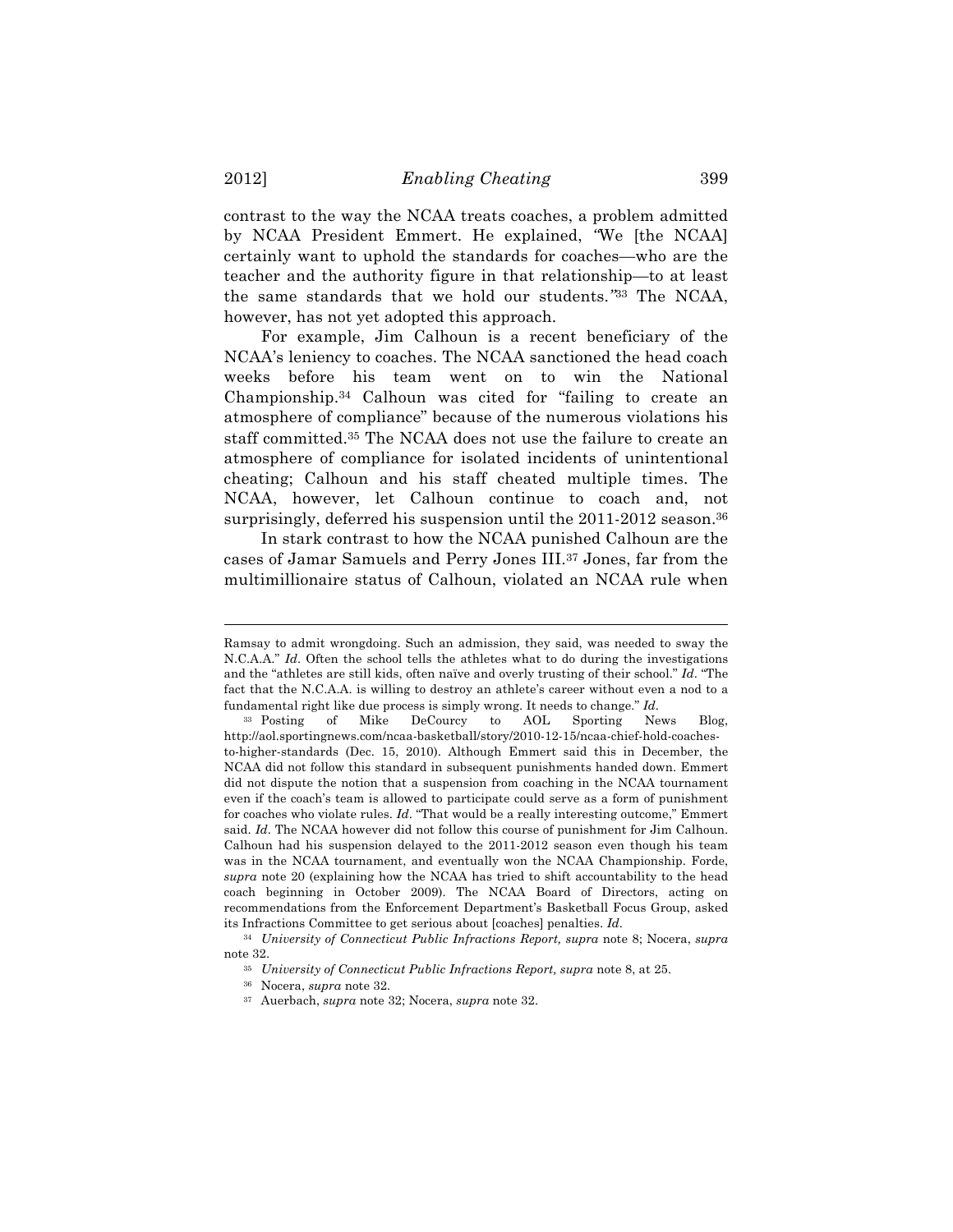he was in the 10th grade, according to the findings of the NCAA.38 The NCAA suspended Jones literally hours before Baylor's first game in the 2011 Big XII conference tournament.39

It is difficult to imagine a justification for the NCAA's practice of punishing student-athletes, who are at the core of the mission of the NCAA, immediately while letting the coaches defer their punishments to a "better time." Stacey Osburn, an NCAA representative said, "[e]very situation is different."40 The despicable "difference" is not in the intricate facts of the violations; rather, the "difference" is the identity of the individual violating the bylaw: a player or a coach.

#### II. SOLUTION THAT WOULD HOLD COACHES RESPONSIBLE

Cheating in collegiate athletics is not new.41 Coaches continue to learn the "tricks of the trade" by going around the vague NCAA rules or pleading a lack of education of the rules.42

The problem is less the cheating itself, which is endemic, and more the perpetuation of unfairness and inequality. Teams will keep cheating so long as the punishments are not rigorous, and those doing the cheating are already at the top of the game. As sportswriter Lucas Shaw commented, "[t]hink [schools] will

<sup>38</sup> *Id.*

<sup>39</sup> *Id.*; Baylor Athletics, Men's Basketball, http://www.baylorbears.com/sports/mbaskbl/sched/bay-m-baskbl-sched.html*.* Without Jones playing, Baylor lost 67-84 to Oklahoma in their first tournament game. *Id*.

<sup>40</sup> Nocera, *supra* note 32. After the NCAA started the investigation at the University of North Carolina, the school declared Ramsay ineligible for the season. *Id*. After Ramsay secured the services of a lawyer and "new evidence" was uncovered, Ramsay's eligibility was restored—after the season had ended. *Id*. The NCAA did agree to grant Ramsay an extra year of eligibility after he suffered a terrible knee injury in his first game during his senior season. *Id*.

<sup>41</sup> *See generally* Francis T. Cullen et al., *Scandal and Reform in Collegiate Athletics: Implications from a National Survey of Head Football Coaches*, 60 J. HIGHER EDUC. 50 (1990).

<sup>42</sup> *See, e.g.*, Pat Forde, *NCAA ruling defies common sense*, http://sports.espn.go.com/ncf/columns/story?columnist=forde\_pat&id=5951832

<sup>(</sup>criticizing the NCAA and the "we didn't know defense" as cited by the NCAA as one mitigating factor in suspending Ohio State University football players).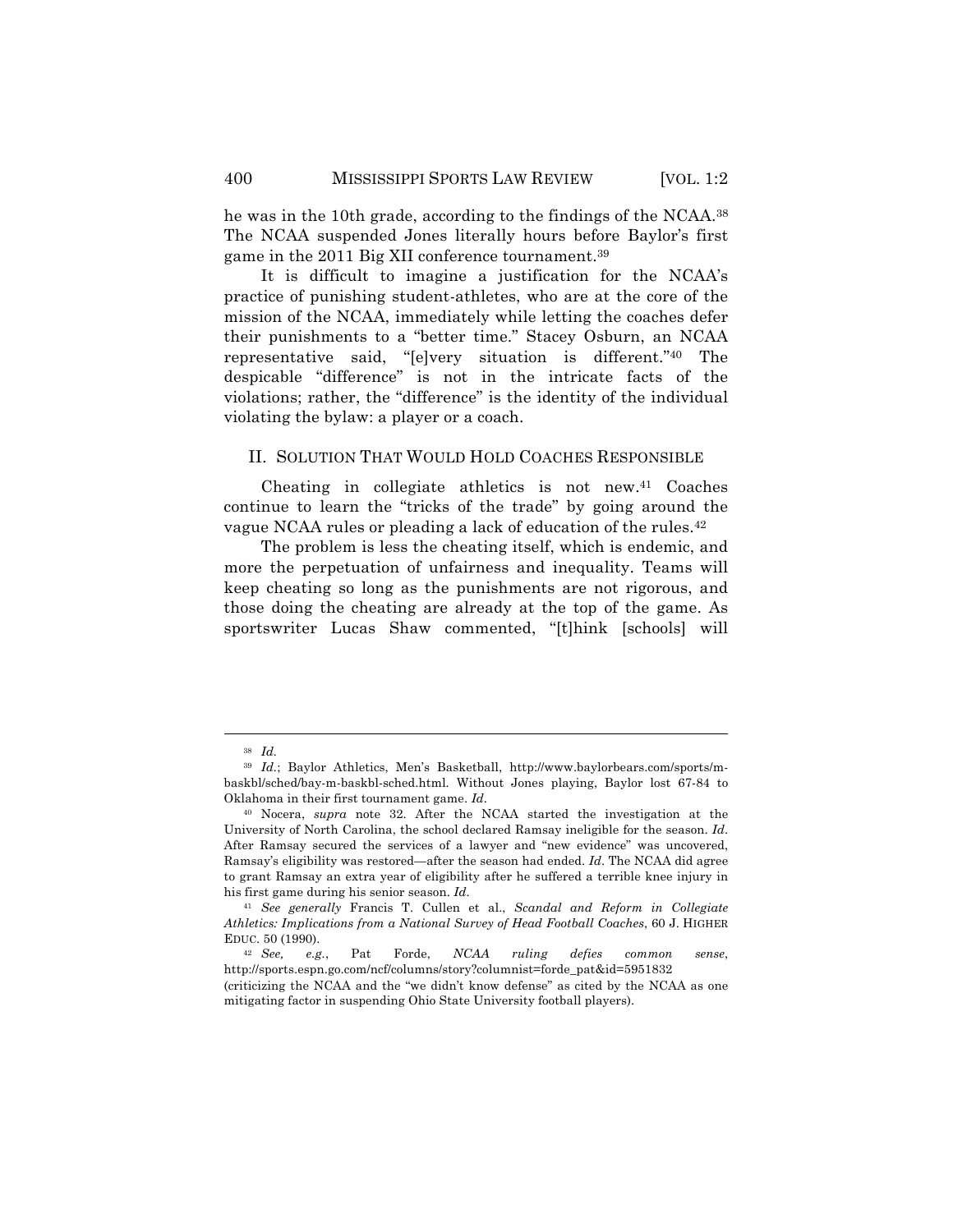reform its practices because of such minor suspensions? No. Forget about it."43

If the NCAA would set a precedent by consistently punishing a coach who is still at the school or the coach who has left a school after committing *any* violations, coaches would have no option remaining but to strictly obey the rules or face *serious consequences*. The NCAA can adopt rules, put out multiple memorandums, and even have clinics that warn coaches of possible punishments, but until the NCAA actually punishes a coach who "violates and runs" to a point that he is truly affected, the problems will continue to get worse.44 The NCAA, however, does have procedures in place that would allow them to punish the coach, and if the NCAA does not, the individual schools could "step up to the plate" and protect themselves.

## *A. NCAA Punishments Could Follow Coach to New School*

The NCAA has been hesitant in previous years to punish a coach for violations the coach committed during previous employment.45 The NCAA, however, does have the power and authority to impose penalties on either the institution or the individual coach with no restrictions on whether the coach is still at the institution at which they committed the infraction.46 The NCAA has punished coaches who left the university where the violations occurred at least twice in the last decade.47

Punishments that follow a coach to a new school would decrease the amount of cheating among college coaches for two reasons: first, schools would be less likely to hire a coach who is likely to face NCAA sanctions; and second, coaches would be less

<sup>43</sup> Lucas Shaw, *In NCAA, cheating not taken seriously*, COLUMBIA SPECTATOR, Apr. 5, 2011, http://www.columbiaspectator.com/2011/04/05/cheating-not-serious-offensecollege-sports.

<sup>44</sup> *See* Winkeller, *supra* note 22.

<sup>45</sup> *Id*.

<sup>46</sup> Zola, *supra* note 24; 2011 NCAA Division I Manual, *supra* note 3.

<sup>47</sup> Zola, *supra* note 24. Rick Neuheisal was punished in 2002 while at the University of Washington for violation he was deemed to have made at the University of Colorado and in 2008 Kelvin Sampson was punished while at Indiana University for conduct he engaged in while at the University of Oklahoma. *Id*.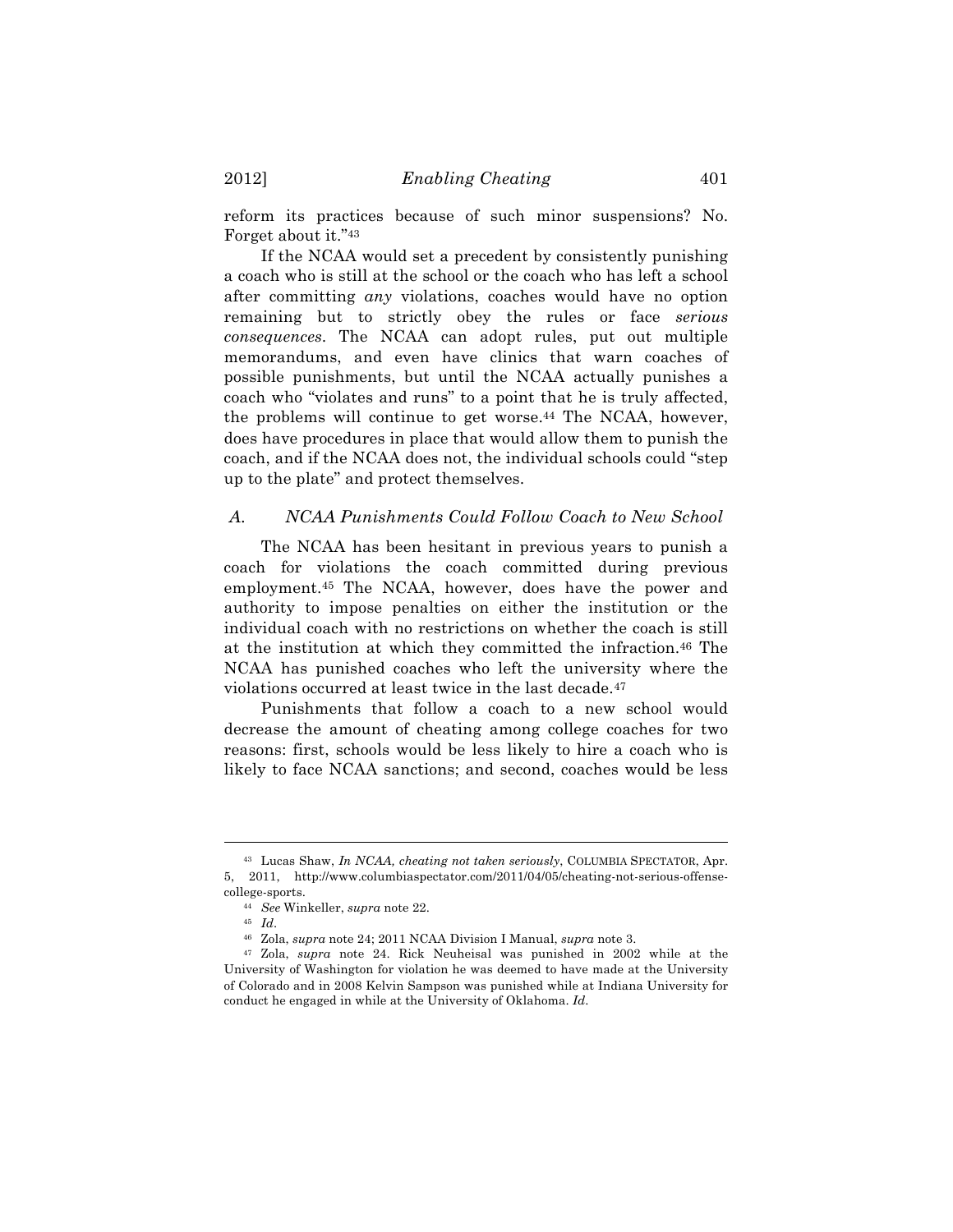likely to cheat if they knew they would be punished even if they left the school where violations occurred.48

# *B. The NCAA Mandated "Coaching License"*

As the United States Supreme Court stated in *Nat'l Collegiate Athletic Ass'n v. Tarkanian*, the NCAA cannot punish the individuals, but instead only the member institutions.49 The NCAA could impose licensing requirements for coaches instead, which would give them greater influence on individuals allowed to coach in the NCAA and thereby allowing them the power to punish coaches, even if indirectly.50 The requirements for obtaining an NCAA license *and keeping it* would be similar to the average driver's license: coaches would be required to know the general "rules of the road" and pass a test before obtaining the license.

With the level of control the NCAA would have with a license requirement, it could define levels of violations and the effect each violation has on license privileges.51 The license would replace the show-cause order, and if the NCAA revokes the license, coaches would have to pay a substantial fine and undergo extensive rules education before the NCAA reinstates the license.52

Potential legal restrictions of a licensed coaching system would not hinder the NCAA in imposing a license requirement.<sup>53</sup>

<sup>48</sup> The NCAA show-cause order provides for this, but it is not rigorously enforced. 2011 NCAA Division I Manual, *supra* note 3, Bylaw 19.02.1, at 319. Often coaches leave schools when they "feel the heat" of NCAA violations coming. Speculation surrounds Pete Carroll and people believe he left the University of Southern California in part because of his knowledge of the severity of NCAA sanctions.

<sup>49</sup> Nat'l Collegiate Athletic Ass'n v. Tarkanian, 488 U.S. 179, 197 (1988) (noting NCAA cannot "assert sovereign authority over any individual" but can only directly impose disciplinary measures on its member schools). Member institutions contract to abide by NCAA rules as a condition of membership. *Id.* 

<sup>50</sup> Posting of Publius to The Fourth Branch Blog, http://www.thefourthbranch.com/why-arent-coaches-accountable/ (Jul. 1, 2010).

<sup>51</sup> *Id*. The levels of violations would be more than two tiers and be analogous to a driver's license and local laws, which have many violations ranging from a simple headlight being out to driving under the influence.

<sup>52</sup> *Id*. As aforementioned, the NCAA is hesitant to punish a coach with a showcause order without evidence of major violations; therefore, a license program would allow the NCAA to punish coaches who commit secondary violations, major violations, or any violation in-between.

<sup>53</sup> *Id*.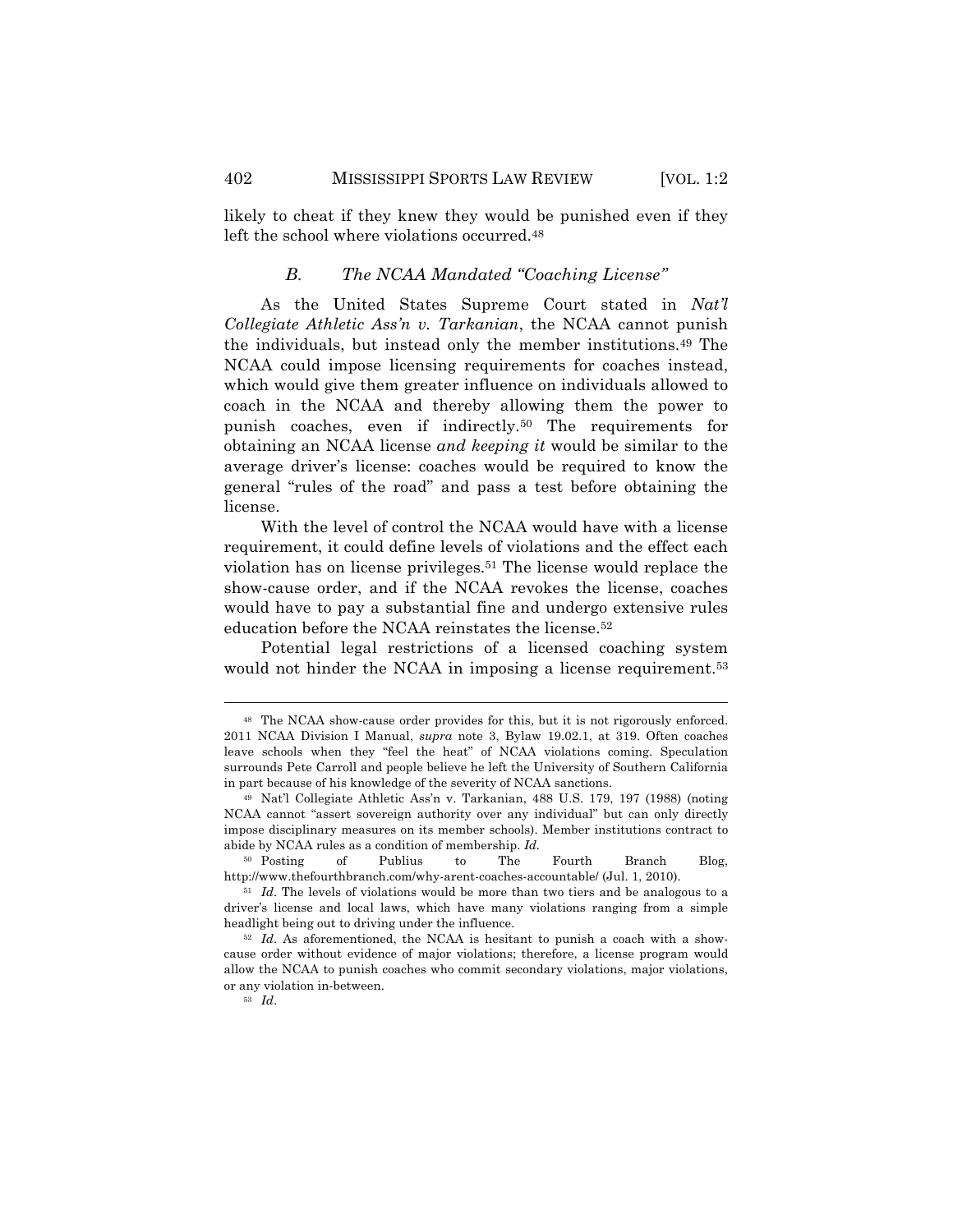Universities would have to include a "for-cause" termination provision to protect the school against having a coach who is not licensed by the NCAA to coach. The for-cause would include suspension or termination of the coach's license by the NCAA.<sup>54</sup> The NCAA would also need a formal hearing process (similar to the one already used by the NCAA) to satisfy due process concerns if a license is revoked or restrictions are placed on the license.55

# *C. Individual Schools Need to Hold Coaches Liable*

Contract law is well-settled.56 The "coaching carousel" has left schools with no option but to include enormous buyout clauses in a contract when hiring a coach.57 If a coach at School A is hired by School B before his contract term is expired, the coach will owe School A the buyout amount.<sup>58</sup> The buyout protects School A from losing their coach without compensation; however, the universities need to protect themselves from a coach who leaves because of pressure from NCAA investigators, or when the NCAA sanctions the school for violations the coach committed.59

Contract stipulations would allow universities to recover from coaches who leave the university with NCAA sanctions. The provisions of the contract could include but are not limited to,

<sup>54</sup> *Id*.

<sup>55</sup> *Id*.

<sup>56</sup> *See, e.g.*, 17 AM. JUR. 2D *Contracts* § 222 (2011). Parties are free to contract as they see fit, on any terms regarding a subject matter in which they have an interest, provided that the contract does not impose obligations that are contrary to statute, public policy, or an established rule of the common law. *Id*. Thus, competent persons ordinarily have the utmost liberty of contracting, and may incorporate in their agreements any provisions that are not illegal or violates public policy. *Id*. The law looks with favor upon the making of contracts between competent parties upon valid consideration and for lawful purposes, and courts generally enforce private agreements between parties. *Id*.

<sup>57</sup> Richard T. Karcher, *The Coaching Carousel in Big-Time Intercollegiate Athletics: Economic Implications and Legal Considerations*, 20 FORDHAM INTELL. PROP. MEDIA & ENT. L.J. 1 (2009); *See, e.g.* Rogelio V. Solis , *Buyout clauses prove to be another obstacle in U search*, THE STAR TRIBUNE, Dec. 1, 2010, http://www.startribune.com/sports/gophers/111012084.html (discussing how buyout clauses make it tougher for other schools to hire away a coach). Multiple coaches' buyout clause caused the University of Minnesota not to be able to afford to hire the coach they sought, including Mississippi State University coach Dan Mullen. *Id*.

<sup>58</sup> *Id*.

<sup>59</sup> Publius, *supra* note 50.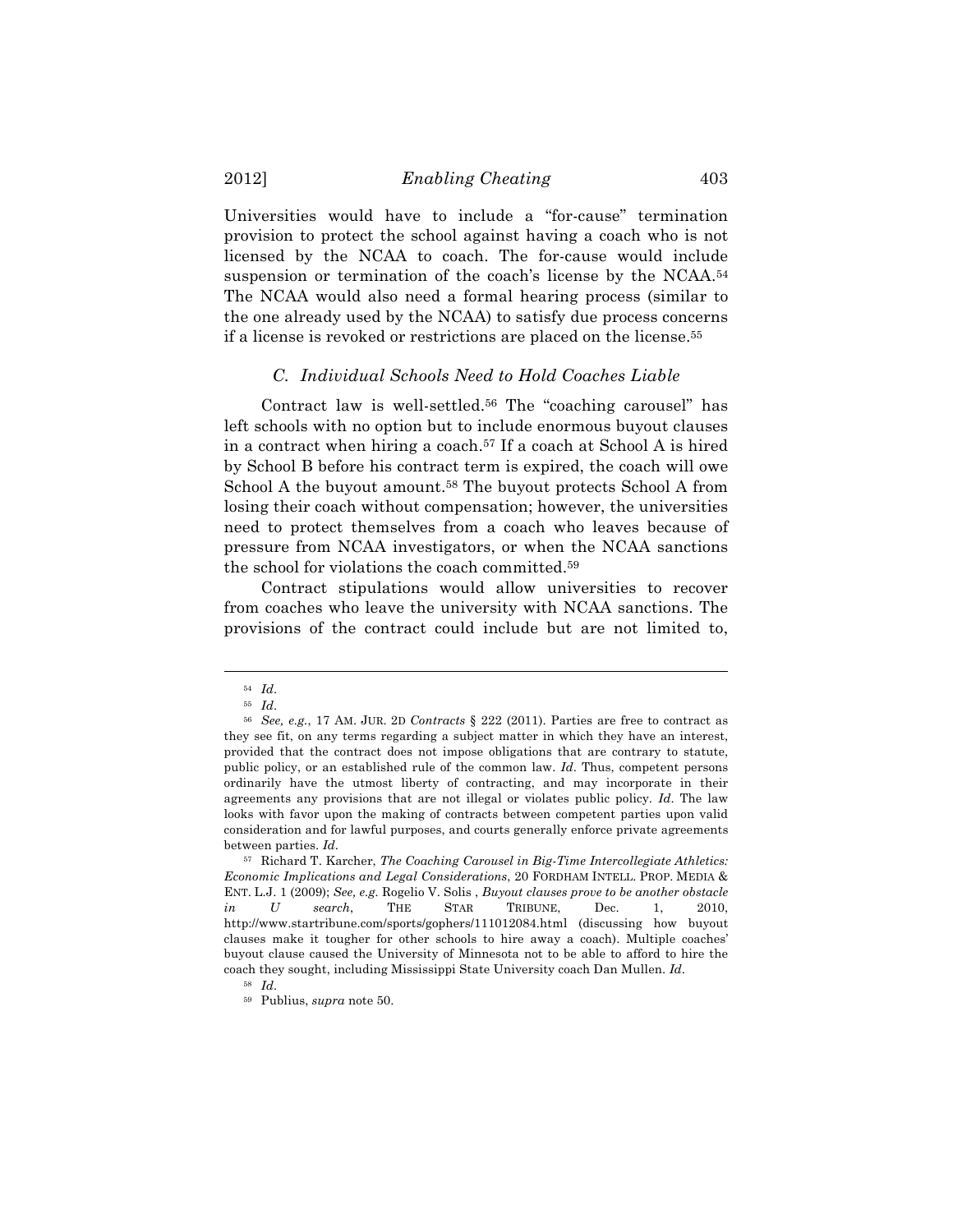repayment of salary, cost of investigation, and liquidated damages.

A contract that allows the university to recover from the coach if he or his staff commits violations would have to be adopted by conferences as a whole or every member institution of the NCAA.60 The contracts would be enforceable, but coaches who know how prevalent cheating is would be hesitant to sign a contract with those provisions when other schools are offering a contract with no such provisions which would allow the university to recover even if the coach is found to have cheated.<sup>61</sup>

The most effective provision universities could include in the coach's contract is loss of salary for the seasons in which violations occur.62 The terms of the contract would have to set out what type of violations would amount to a breach and also have clear terms to determine how much of the coach's salary would be owed to the university for a violation.

Universities that have received notice of possible NCAA violations often hire an outside firm to conduct an investigation for the university into possible violations and reforming procedures within the athletic department.63 The head coaches of

<sup>62</sup> The contract may be barred by the statute of limitations if the breach is not discovered within 3-4 years, depending on jurisdiction. The general rule governing the commencement of the running of the statute of limitations in an action based on a contract, accrual occurs as soon as there is a breach of contract, with some courts qualifying this by stating that accrual occurs when the promisee discovers or should have discovered the breach, and others stating that accrual occurs upon breach, whether or not the promisee is then aware of the breach. Richard A. Lord, 31 WILLISTON ON CONTRACTS § 79:14 (4th ed. 2010).

<sup>63</sup> *See, e.g.* Joe Drape, *Facing N.C.A.A., the Best Defense Is a Legal Team*, N.Y. TIMES, Mar. 4, 2007, http://www.nytimes.com/2007/03/04/sports/ncaabasketball/ 04ncaa.html (discussing how much firms get paid working for a university under NCAA investigation). For two years of legal work, University of Kansas paid the law firm, Bond, Schoeneck & King, nearly \$480,000. *Id*. Ohio State paid the firm nearly \$511,000 from 2003 to 2006 to investigate its men's and women's basketball teams and to examine accusations of academic misconduct by Maurice Clarett, a former star

<sup>60</sup> *See* Martin J. Greenberg, *Termination of College Coaching Contracts: When Does Adequate Cause to Terminate Exist and Who Determines Its Existence?*, 17 MARQ. SPORTS L. REV. 197 (2006) (providing examples of termination provisions in coaching contracts and discussing barriers to enforcement).

<sup>61</sup> Wojciechowski, *supra* note 13; Forde, *supra* note 20. This provision in contracts would gain traction if a conference, such as the Southeastern Conference (SEC), mandated it for all universities to include in any new coaching contract. The SEC took a step forward this past year by suspending Bruce Pearl for eight conference games for his actions, even before the NCAA concluded its investigation.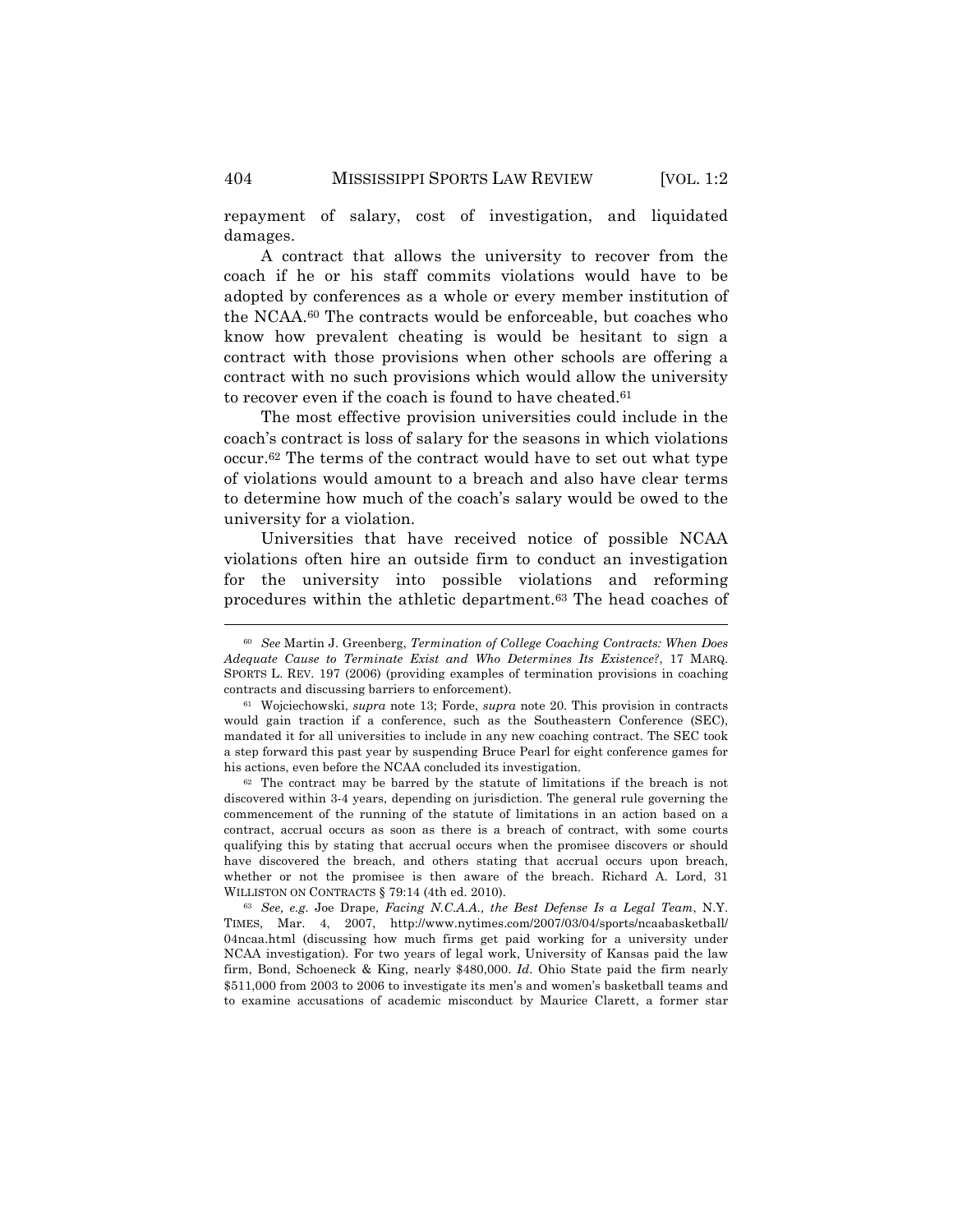the teams found to be in violation should bear some of the cost of the outside firm's investigation. Multiple teams are often the subject of the NCAA's letter of inquiry, but upon finding of actual violations, the coaches should pay for the firm's bill pro rata.64

The coach's contract should also contain a liquidated damages provision in addition to the salary loss and payment for the outside firm. The "set amount" of damages for a breach would be very similar to the buyout provision. A liquidated damages clause could be stated in a fashion that allows the school to collect a predetermined payment if the coach commits a major violation while employed by the school.<sup>65</sup> If the school hires a "known" cheater, the liquated damages amount would be substantially higher than if the school hired a first time head coach, and would serve to put the coach on notice that neither the school nor the NCAA will tolerate cheating.66

<sup>65</sup> If the university were required to pay back monies received for post-season tournaments or games, the contract stipulation would also require the coach to return post-season bonuses received for the team's accomplishments if vacated.

<sup>66</sup> Despite the stain of scandal from his tenure at Southern California and the recruitment of OJ Mayo, Tim Floyd was hired as head coach at the University of Texas at El Paso in 2010. Dana O'Neil, *Tim Floyd gets another chance at UTEP*, ESPN, Sept. 10, 2010, http://sports.espn.go.com/ncb/columns/story?columnist=oneil\_dana& id=5551010. Jim Harrick is the most egregious example of coaches leaving a school and being hired by another school even though the coach is a "known" cheater. Harrick was fired by UCLA in 1996 after he falsified an expense report from an illegal recruiting dinner and lied to UCLA's NCAA faculty representative about the expense report. *See*  Winkeller, *supra* note 22. The University of Rhode Island hired Harrick just one year after he was fired from UCLA. *Id*. While at URI, the NCAA uncovered more violations Harrick committed while he was the coach at UCLA. *Id*. Harrick was investigated by the NCAA during the time he was head coach of URI for multiple infractions. *Id*. After two seasons at URI, Harrick was hired by the University of Georgia. *Id*. Harrick resigned from UGA after four years. *Id*. All three schools, UCLA, URI, and UGA, were

running back for the Buckeyes. *Id*. Payments to firms are a small investment to protect programs like Ohio State that generate more than \$73 million in revenue annually. *Id*.

<sup>&</sup>lt;sup>64</sup> The payments made to outside counsel would be based on an estimated amount of time spent by the outside firm on each sport, and the demands of the investigation (similar to any law firm's billing program). The hired counsel would be able to divide the hours spent in categories for each sport or a general time for the whole athletic department. *See* Winkeller, *supra* note 22; *See* Karcher, *supra* note 57 (noting that the University of Michigan paid \$1.5 million in liquated damages to the University of West Virginia after hiring West Virginia's football coach, Rich Rodriquez); Institutions can collect liquidated damages from coaches who breach contract, but these damages cannot be excessive or they will constitute penalties and be unenforceable on public policy grounds. *See, e.g.*, *Contractual Provisions for Per Diem Payments for Delay in Performance As One for Liquidated Damages or Penalty*, 12 A.L.R. 4th 891, 899 (2009).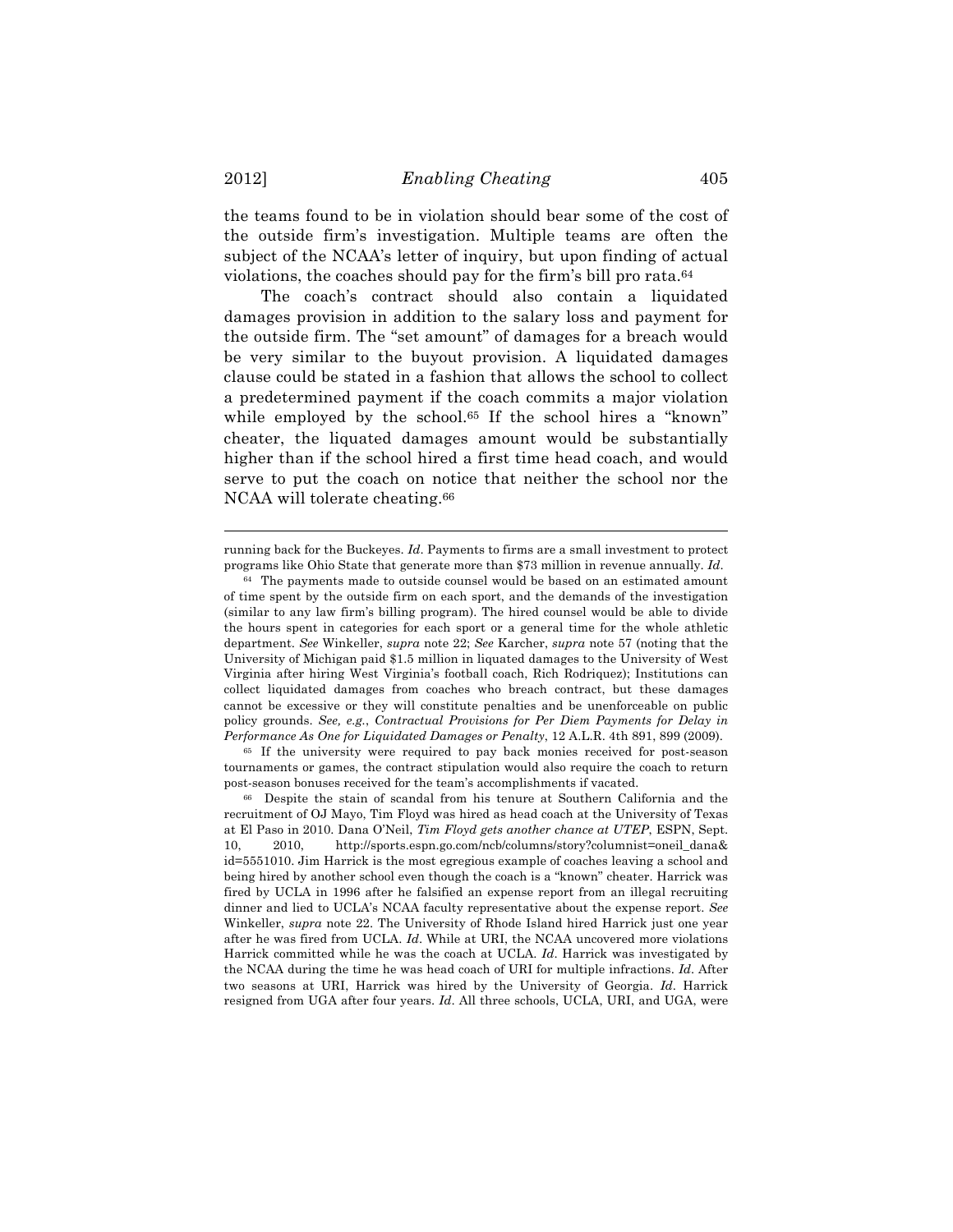## *D. Athletic Directors Would Also Be Liable for Coaches*

Just as a coach is in charge of his team and can discipline players for on the field and off the field conduct, an athletic director is superior to the coach.<sup>67</sup> Athletic directors and college presidents/chancellors control the actions of the institution. They have the right to, and should, terminate subordinates who continue to violate workplace standards.68

It would be unreasonable for a university to sue the athletic director for one mistake or violation a coach commits. The university should, however, also include a condition in the athletics director's contract that if the university's athletic department is found to have a "lack of institutional control," then the university may recover from both the coaches who commit violations *and* the athletic director.69 Furthermore, an athletic

 $67$  The Supreme Court has rejected the concept of vicarious liability as applied to suits under 42 U.S.C. § 1983. Russell G. Donaldson, Annotation, *Vicarious liability of superior under 42 U.S.C.A. § 1983 for subordinate's acts in deprivation of civil rights*, 51 A.L.R. Fed. 285 (1981). The court, however, has yet to rule specifically on a case involving an effort to impose vicarious liability for damages on an individual public official under 42 U.S.C. § 1983. *Id.*; Mike Rogers and Rory Ryan, *Navigating the Bylaw Maze in NCAA Major-Infractions Cases*, 37 SETON H. L. Rev. 749, 761 (discussing how the doctrine of respondeat superior does not apply in NCAA proceeding). Instead, the NCAA Bylaws impose a much broader obligation that makes institutions responsible for all persons who are representatives of the institution's athletics interest. *Id*. Thus, no frolic-and-detour or course-and-scope-of-employment exceptions exist in enforcement proceedings as they would if any entity were being sued for actions of its agents in a civil court. *Id*.

<sup>68</sup> *See* Tanyon T. Lynch, *Quid Pro Quo: Restoring Educational Primacy To College Basketball*, 12 MARQ. SPORTS L. REV. 595, 599 (2002) (comparing university presidents and athletic directors and discussing who bears burden of responsibility). As Mark Emmert now realizes, presidents and boards of the universities and colleges need to be "fully in charge of and responsible for their athletic programs." Emmert embraces collegiate model, http://www.ncaa.com/news/ncaa/article/2012-01-12/emmert-embracescollegiate-model (Jan. 13, 2012) (Emmert called for a renewed definition of "who's in charge").

<sup>69</sup> Zola, *supra* note 24. The cheating that occurred in both major programs, football and basketball, at the University of Tennessee presented an opportunity for the NCAA to punish an athletic director who has failed to adequately monitor more than one sport at his university. Although the NCAA did not punish Mike Hamilton individually, he did resign from the university under pressure stemming from the NCAA violations that occurred under his watch. Garcia, *supra* note 20.

placed on probation by the NCAA after Harrick left the program but yet Harrick was not punished for his involvement in any of the violations (players being paid by boosters, arranging for players' grades to be changed, and Harrick and his son both submitting false expense reports). *Id*.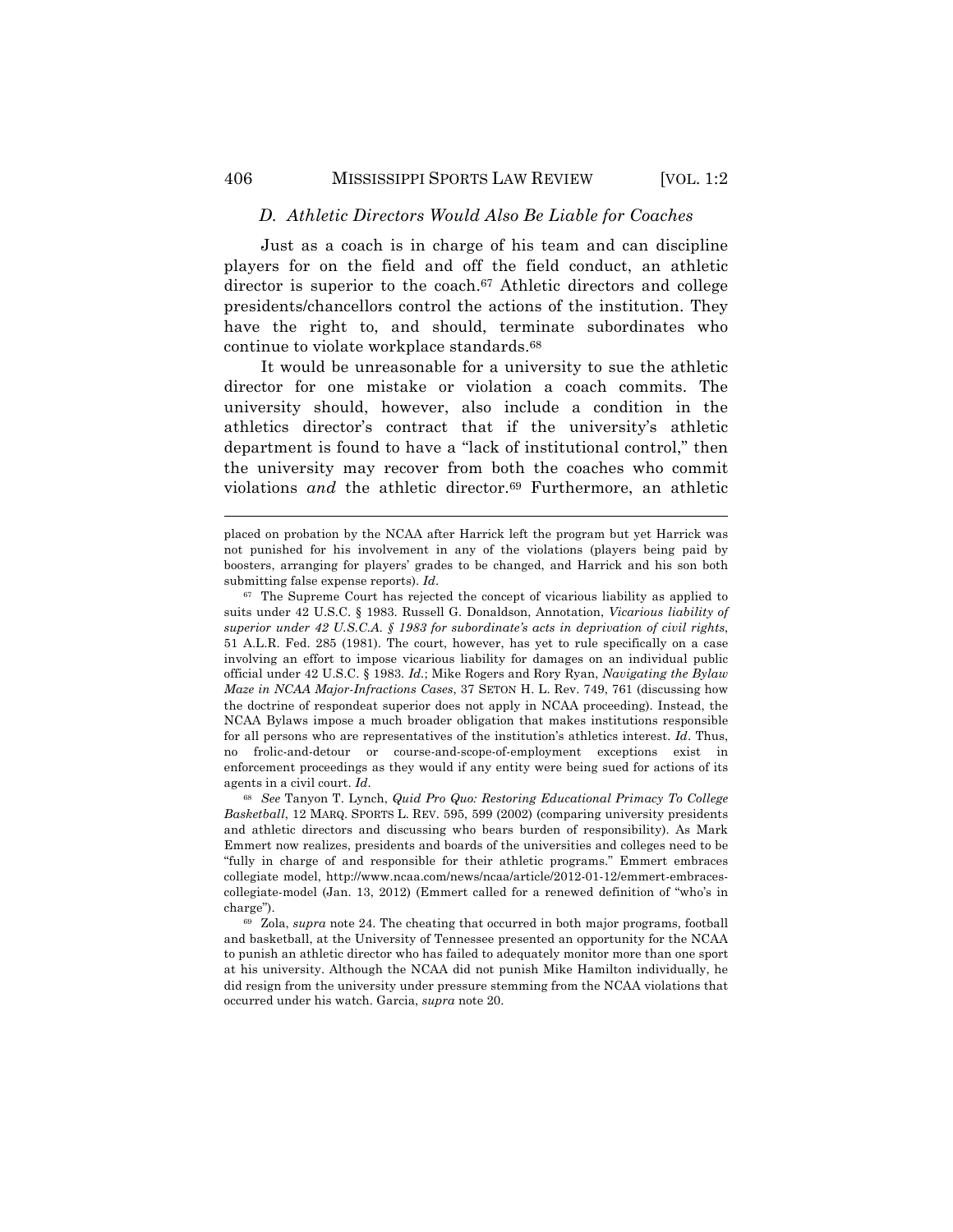director who hires a "known" cheater should be held liable for expenses incurred by the athletic department if the NCAA finds the coach committed violations while employed at the university under the same athletic director's supervision.70

President Emmert agrees that it is not only the coach that should be held liable: "We have to hold everyone in the enterprise accountable — administrators, coaches, ADs . . ."71

If the NCAA does not take the aforementioned necessary steps to punish coaches, then the athletic directors have to be more proactive in their hiring practices. If the athletic director is willing to take the risk of hiring a known cheater, the university should hold him or her to a stricter standard if the coach commits violations while employed by the athletic director.

<sup>71</sup> Dial, *supra* note 28.

<sup>70</sup> For the purposes of this article, a "known" cheater includes one who has been found to be in violation of the NCAA bylaws previously, or has been the head coach of a program that is sanctioned by the NCAA for violations committed during the time the coach was employed as the head coach. The athletic director being held responsible for hiring a known cheater could be analyzed in a similar fashion to the standard for negligent hiring, with the university, players, or players' parents representing the third party injured by the defendant's (coach's) actions. The athletic director who hires a coach has to, at the minimum, have some due diligence in making a hire. Did the University of Georgia even look at news stories concerning Jim Harrick's cheating? Did they call UCLA or URI before making him their head coach? This liability is not based on the rule of agency but on the law of torts. Many jurisdictions recognize this tort. Connes v. Molalla Transport System, Inc., 831 P.2d 1316 (Colo. 1992); Tichenor v. Roman Catholic Church of Archdiocese of New Orleans, 32 F.3d 953 (5th Cir. 1994) (applying Louisiana law). To sustain a negligent hiring claim based on a failure to screen, a plaintiff must show that anything found in a background check would cause a reasonable employer to not hire the employee, or would be sufficient to put the employer on notice that hiring the employee would create a risk of harm to the public. TXI Transp. Co. v. Hughes, 306 S.W.3d 230 (Tex. 2010). Coastal Carolina University President David A. DeCenzo hired Cliff Ellis despite Ellis's history of running programs that were later punished by the NCAA. Pete Thamel, *Coastal Carolina Struggles on Way to Tournament*, N.Y. TIMES, Feb. 24, 2011, http://www.nytimes.com/2011/02/25/sports/ncaabasketball/25coastal.html. After Ellis left Clemson and Auburn, both programs were found guilty of major NCAA infractions and each school was placed on two years' probation. *Id*. Ellis was never directly implicated in either case, but his assistants were. *Id*. The NCAA's enforcement staff is now investigating Costal Carolina's leading scorer. *Id*. Coastal Carolina was on probation for major violation in women's golf until December 2010, and if violations occurred with Ellis's basketball team during this time, Coastal Carolina could be subject to harsher penalties. *Id*. This could serve as a prime example of negligent hiring.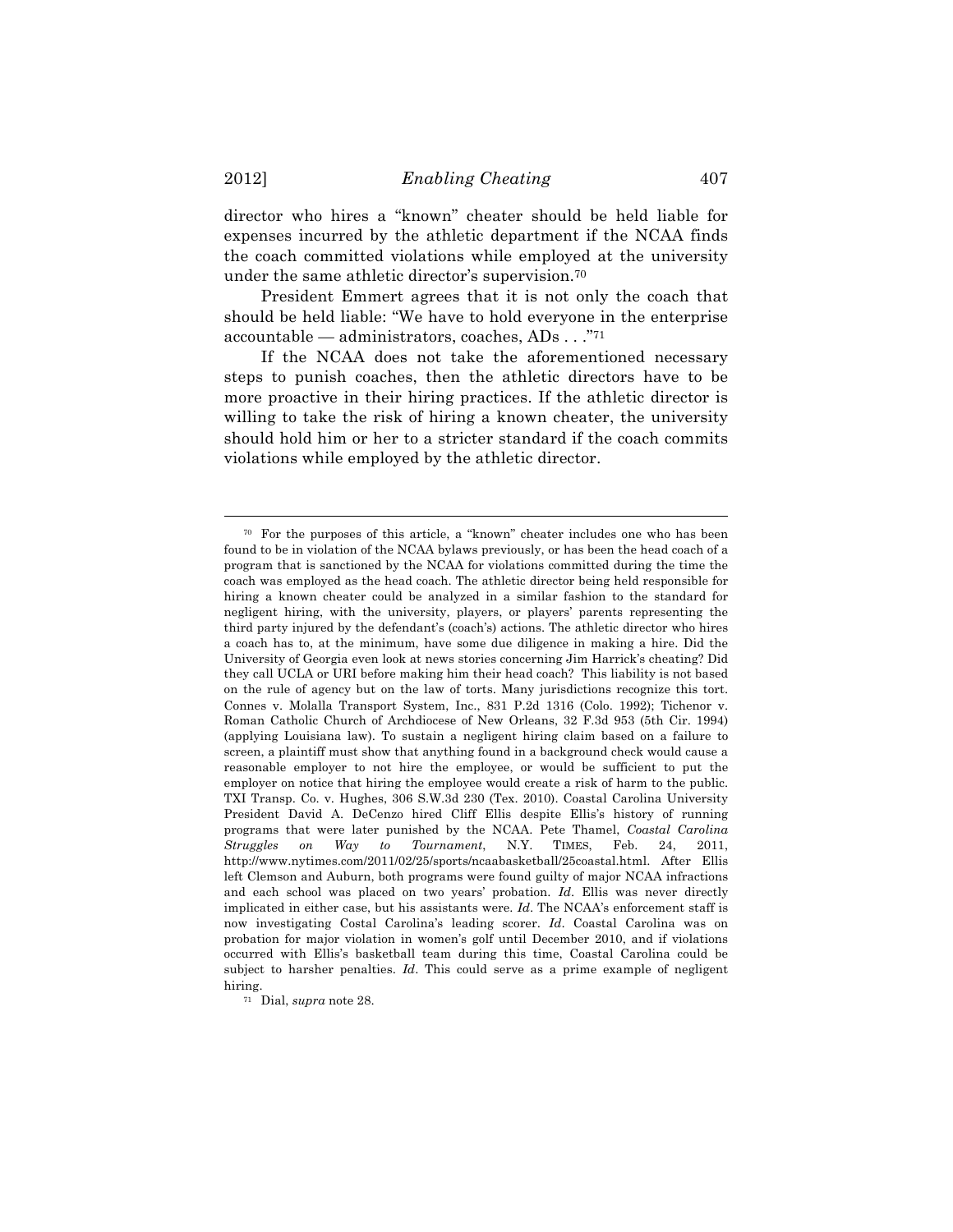## **CONCLUSION**

The NCAA is in charge of monitoring and enforcing rules against 345 Division I basketball programs and 120 Football Bowl Subdivision programs.<sup>72</sup> Light punishments against a coach who left a school with sanctions will not get the attention of *all* of the coaches. The NCAA has the power, authority, and capability to send a clear message to all coaches, on all levels: cheating at any school, no matter when the violations are discovered, will not be tolerated. The NCAA must punish the coach even if the coach is at a new school. It is time for the NCAA to take a stand against coaches who escape liability by running from their current job and leaving innocent students-athletes with sanctions for violations they did not commit.73

President Emmert knows that NCAA must reform its rules, especially those rules governing cheating by coaches: "[w]e have to acknowledge there are real problems that need to be dealt with."74 He added, "[w]e need to figure out how to do as good a job as possible attacking all those threats to the integrity of the intercollegiate athletics; we agree that many of our rules and bylaws need to be addressed. We'll keep working on that."75

To catch Al Capone (cheating coaches in this instance) you have to do it the Chicago way.<sup>76</sup> "They pull a knife, you pull a gun. He sends one of yours to the hospital, you send one of his to the morgue. That's the Chicago way! And that's how you get Capone."77 Now, does the NCAA want to do that? Is the NCAA ready to do that?78 Regardless, the NCAA needs to do it. For the well-being of collegiate athletics, the NCAA cannot let the coaches

<sup>72</sup> Wojciechowski, *supra* note 13.

<sup>73</sup> *See* James Hopkins, *NCAA Penalties: Corporate Accountability for Coaches and Presidents*, 1 DEPAUL J. SPORTS L. & CONTEMP. PROBS. 179 (2003) (discussing accountability for coaches and presidents when teams are left out of postseason tournaments).

<sup>74</sup> Lynch, *supra* note 68.

<sup>75</sup> Dial, *supra* note 28.

<sup>76</sup> *The Untouchables*, directed by Brian De Palma (Paramount Pictures, 1987); Wojciechowski, *supra* note 13.

<sup>77</sup> *Id*.

<sup>78</sup> Wojciechowski, *supra* note 13.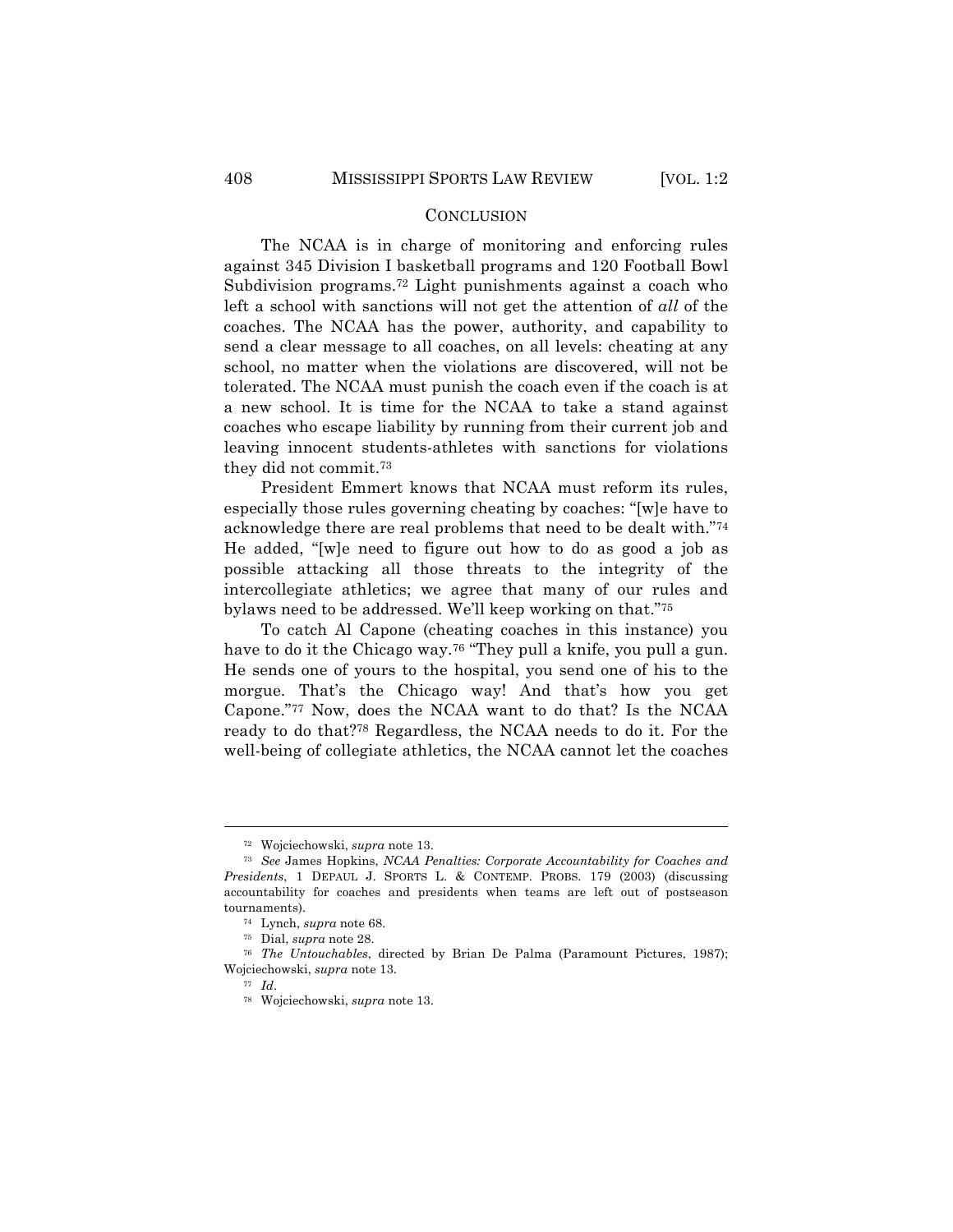$\overline{a}$ 

continue to cheat without them going "to the morgue." That should be, and needs to be, the *Indianapolis* way.79

<sup>79</sup> The National Collegiate Athletic Association headquarters are in Indianapolis, Indiana.